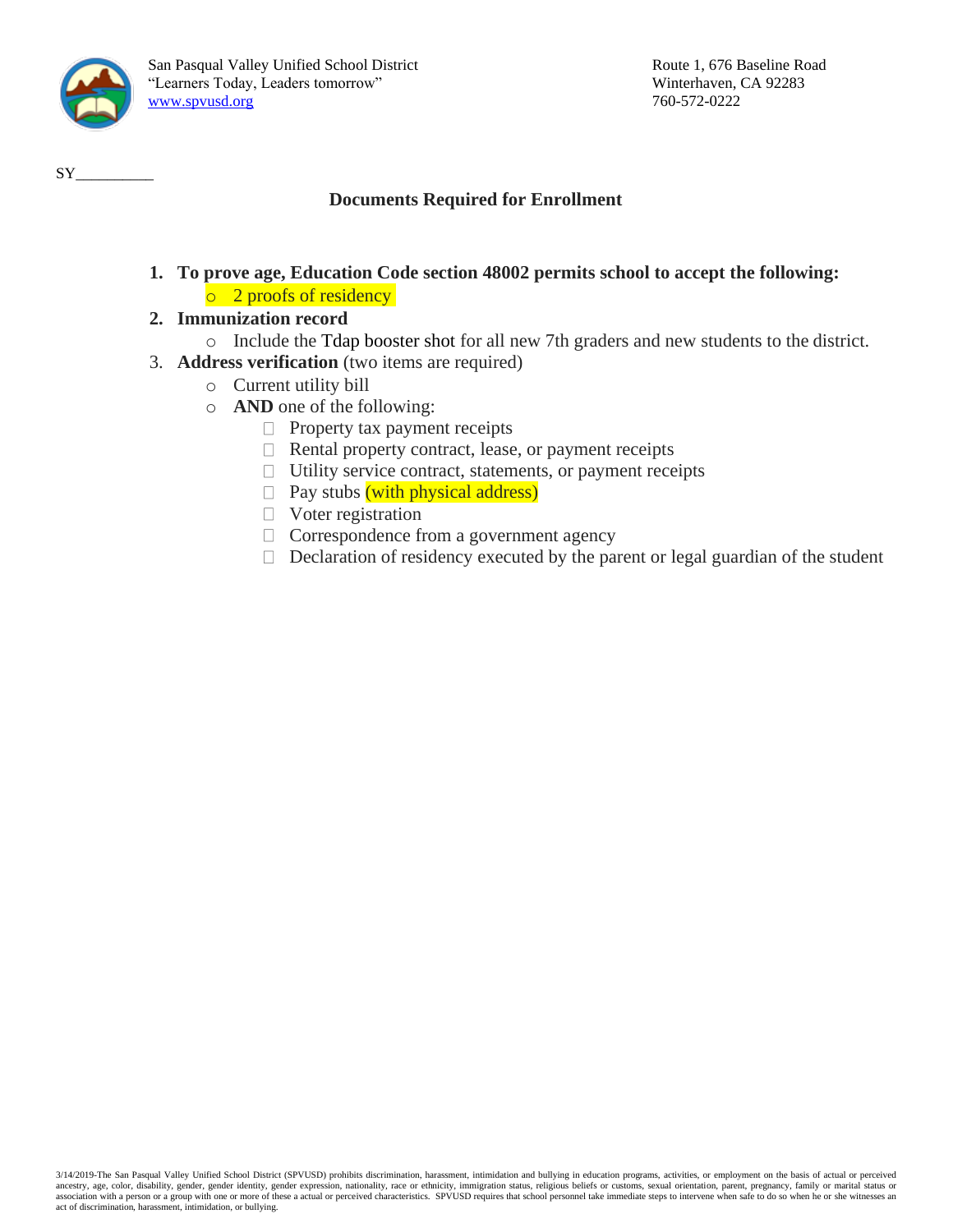

SY- 2020-2021

### **Documentos requeridos para la inscripción**

- **1. Para demostrar la edad, la sección 48002 del Codigo de Educacion permite que la escuela acepte lo siguiente:**
	- Copia certificada del acta de nacimiento.
	- Declaración del registrador local o registrador del condado que certifique la fecha de nacimiento
	- Certificado de bautismo
	- Pasaporte
	- Cuando nada de lo anterior se puede obtener, una declaración jurada del padre, tutor o custodio, o cualquier otro medio apropiado para probar la edad del niño.
- 2. **Cartilla de vacunación -** Incluir la vacuna de refuerzo Tdap para todos los estudiantes de 7º grado y estudiantes nuevos en el distrito.
- **3. Verificación de domicillio (se requieren dos comprantes)**
	- **Recibos de utilidad** 
		- **Y uno de los siguientes:**
			- Recibos de pago de impuestos sobre la propiedad
			- Contrato de renta, arrendamiento o recibos de pago
			- Contrato de servicios públicos, declaraciones o recibos de pago.
			- Talones de pago
			- Registro de votantes
			- Correspondencia de una agencia del gobierno.
			- Declaración de residencia ejecutada por el padre o tutor legal del estudiante.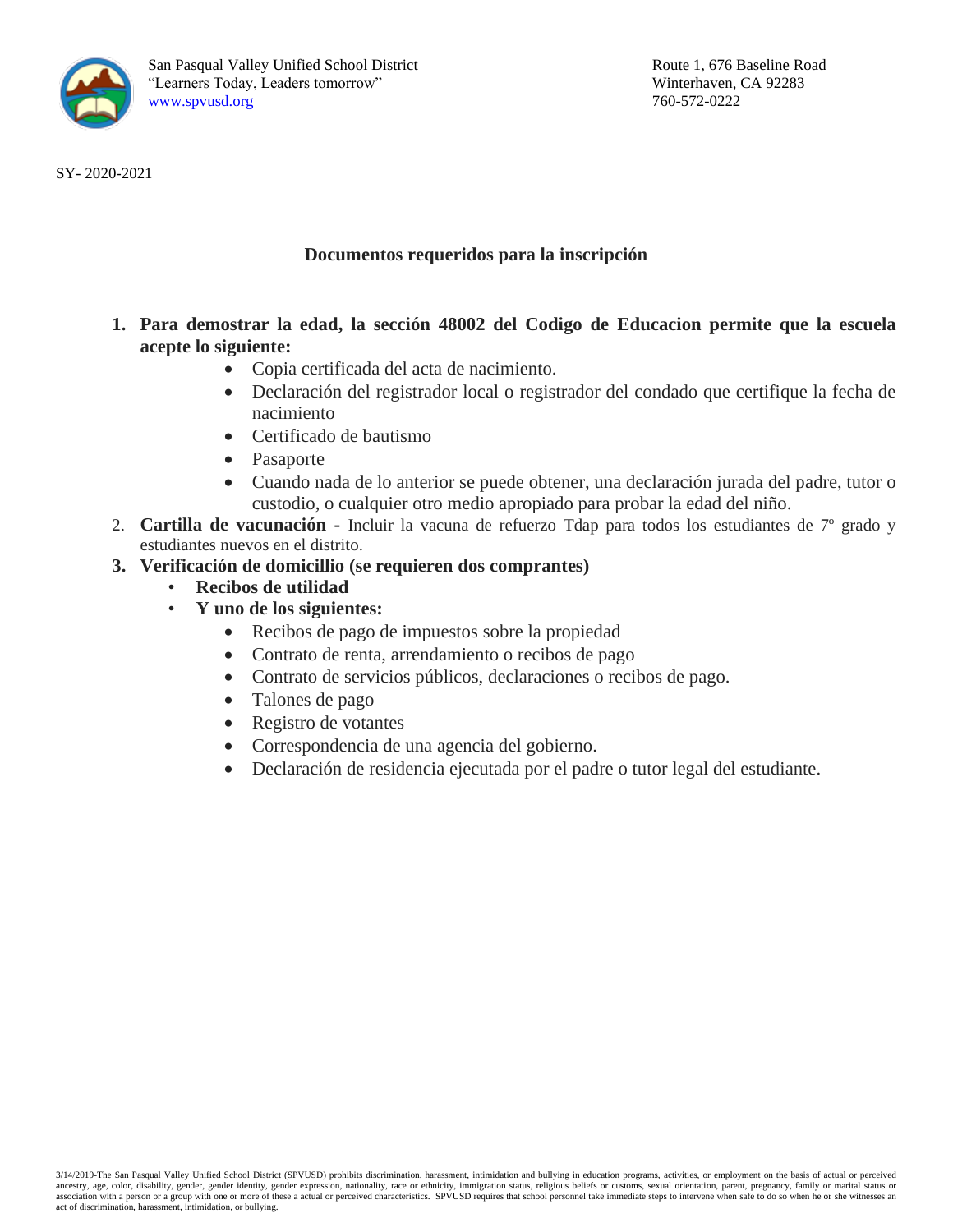

### **SAN PASQUAL VALLEY UNIFIED SCHOOL DISTRICT ENROLLMENT FORM**

| (FIRST)<br>STUDENT NAME (LAST)                                                                                                                                                                                |                                                                                                      |               | (MIDDLE)                            |                                      |                                                |                                                                                   | CHECK:<br><b>GRADE</b><br><b>STUDENT BIRTHDATE</b><br>$\Box$ Male $\Box$ Female |   |                                             |                              |                                                       |                |                                                        |                  |
|---------------------------------------------------------------------------------------------------------------------------------------------------------------------------------------------------------------|------------------------------------------------------------------------------------------------------|---------------|-------------------------------------|--------------------------------------|------------------------------------------------|-----------------------------------------------------------------------------------|---------------------------------------------------------------------------------|---|---------------------------------------------|------------------------------|-------------------------------------------------------|----------------|--------------------------------------------------------|------------------|
| PARENT(S) /GUARDIAN (S) (For Mailing Purposes)                                                                                                                                                                |                                                                                                      |               |                                     |                                      |                                                | HOME PHONE #                                                                      | PARENT/GUARDAN<br>#1 WORK #                                                     |   |                                             | PARENT/GUARDIAN<br>#2 WORK # |                                                       |                |                                                        |                  |
| RESIDENCE STREET ADDRESS (NOT P.O. BOX)                                                                                                                                                                       |                                                                                                      |               | <b>CITY</b>                         |                                      |                                                | <b>STATE</b><br><b>ZIP</b><br><b>BIRTH PLACE</b>                                  |                                                                                 |   |                                             |                              |                                                       |                |                                                        |                  |
| MAILING ADDRESS IF DIFFERENT FROM RESIDENCE ADDRESS                                                                                                                                                           |                                                                                                      |               |                                     |                                      | <b>CITY</b>                                    |                                                                                   |                                                                                 |   | <b>STATE</b><br>ZIP<br>STUDENT CELL PHONE # |                              |                                                       |                |                                                        |                  |
| STUDENT ID#                                                                                                                                                                                                   | DIST. OF<br><b>ENROLLMENT</b><br><b>ENROLLMENT</b><br><b>DATE</b><br><b>CODE</b><br><b>RESIDENCE</b> |               |                                     | <b>SCHOOL OF</b><br><b>RESIDENCE</b> |                                                |                                                                                   | I/S                                                                             | # |                                             | <b>HM RM/TEACHER</b>         | EC                                                    | <b>SCHOOL#</b> |                                                        |                  |
| STUDENT EMAIL ADDRESS                                                                                                                                                                                         |                                                                                                      |               | <b>ADDRESS</b>                      |                                      | LAST SCHOOL ATTENDED: NAME:                    |                                                                                   |                                                                                 |   | <b>CITY</b>                                 |                              |                                                       | <b>ZIP</b>     | <b>STATE</b>                                           |                  |
| SCHOOL PREVIOUSLY ATTENDED:<br>NAMES:                                                                                                                                                                         |                                                                                                      |               |                                     |                                      | YEARS:                                         |                                                                                   |                                                                                 |   |                                             |                              |                                                       |                | LANGUAGE OTHER THAN ENGLISH SPOKEN IN HOME:            |                  |
| PREFERRED CORRESPONDENCE LANGUAGE<br><b>ENGLISH</b>                                                                                                                                                           | <b>SPANISH</b>                                                                                       |               |                                     |                                      |                                                |                                                                                   |                                                                                 |   |                                             |                              |                                                       |                |                                                        |                  |
| DOES THE STUDENT HAVE A<br>DISABILITY?                                                                                                                                                                        |                                                                                                      | 504 PLAN? YES | NO.                                 |                                      | HAS STUDENT BEEN SERVED BY AN I.E.P. / SECTION |                                                                                   |                                                                                 |   | <b>SERVICES? YES</b>                        | NO.                          |                                                       |                | HAS THE STUDENT EVER RECEIVED SPECIAL EDUC. OR RELATED |                  |
| YES<br>NO.<br>HAS THE STUDENT BEEN EXPELLED<br>WAS THE STUDENT ENROLLED IN AN ALTERNATIVE<br>SCHOOL?<br>OR RECOMMENDED FOR EXPULSION<br>FROM ANOTHER DISTRICT?<br><b>YES</b><br><b>NO</b><br>YES<br><b>NO</b> |                                                                                                      |               |                                     |                                      | <b>YES</b>                                     | SERVICES?                                                                         | <b>NO</b>                                                                       |   |                                             |                              | HAS THE STUDENT RECEIVED INTERVENTION AND/OR TUTORING |                |                                                        |                  |
| STUDENT LIVES WITH: LIFATHER                                                                                                                                                                                  |                                                                                                      |               |                                     |                                      | □ MOTHER □ BOTH □ GUARDIAN □ STEP FATHER       |                                                                                   |                                                                                 |   | <b>O STEP MOTHER</b>                        | <b>D FOSTER PARENT</b>       |                                                       |                | <b>DOTHER</b>                                          |                  |
| <b>INFORMATION</b>                                                                                                                                                                                            | $MR.$ DR.<br>MS. MRS. Miss                                                                           |               | NAME (LAST NAME, FIRST)             |                                      |                                                |                                                                                   |                                                                                 |   |                                             |                              |                                                       |                |                                                        |                  |
| <b>CONCERNING</b><br><b>PARENT</b><br><b>OR</b>                                                                                                                                                               | <b>RELATION TO CHILD</b>                                                                             |               | <b>OCCUPATION EMPLOYER</b>          |                                      |                                                |                                                                                   |                                                                                 |   |                                             |                              |                                                       |                |                                                        |                  |
| <b>GUARDIAN</b><br>#1                                                                                                                                                                                         | MAILING ADDRESS IF DIFFERENT FROM STUDENT'S<br><b>RESIDENCE ADDRESS</b>                              |               |                                     |                                      |                                                | <b>CITY</b>                                                                       |                                                                                 |   |                                             | <b>STATE</b>                 |                                                       |                |                                                        | ZIP              |
|                                                                                                                                                                                                               | SEND EXTRA MAILING<br><b>HERE</b><br><b>YES</b><br><b>NO</b>                                         |               | <b>EMAIL ADDRESS</b>                |                                      |                                                |                                                                                   |                                                                                 |   | CELL PHONE #                                |                              |                                                       |                |                                                        |                  |
| <b>INFORMATION</b>                                                                                                                                                                                            | $MR.$ DR.<br>MS. MRS. Miss                                                                           |               | NAME (LAST NAME, FIRST              |                                      |                                                |                                                                                   |                                                                                 |   |                                             |                              |                                                       |                |                                                        |                  |
| <b>CONCERNING</b><br><b>PARENT</b><br>OR                                                                                                                                                                      | <b>RELATION TO CHILD</b>                                                                             |               | <b>OCCUPATION EMPLOYER</b>          |                                      |                                                |                                                                                   |                                                                                 |   |                                             |                              |                                                       |                |                                                        |                  |
| <b>GUARDIAN</b><br>#2                                                                                                                                                                                         | MAILING ADDRESS IF DIFFERENT FROM STUDENT'S<br><b>RESIDENCE ADDRESS</b>                              |               |                                     |                                      |                                                | <b>CITY</b>                                                                       |                                                                                 |   |                                             | <b>STATE</b>                 |                                                       |                |                                                        | ZIP              |
|                                                                                                                                                                                                               | SEND EXTRA MAILING<br><b>HERE</b><br><b>YES</b><br><b>NO</b>                                         |               | <b>EMAIL ADDRESS</b>                |                                      |                                                |                                                                                   |                                                                                 |   | <b>CELL PHONE #</b>                         |                              |                                                       |                |                                                        |                  |
| <b>PARENT EDUCATION PARENT/GUARDIAN #1</b><br>Not a High School Grad 3<br>1<br>2 High School Grad                                                                                                             | 4                                                                                                    | Some College  | College Graduate 6 Declined/Unknown |                                      | 5 Graduate School/Post                         | <b>PARENT EDUCATION PARENT/GUARDIAN #2</b><br>1<br>2 High School Grad<br>Graduate |                                                                                 |   | Not a High School Grad 3 Some College       | 4 College                    |                                                       |                | 5<br>Graduate<br>6                                     | Declined/Unknown |

#### *(USE BALLPOINT PEN ONLY) NOTE: Parents DO NOT write in shaded areas.*

| OF 0<br>F OTHER CHILDREN IN FAMILY<br><b>NAMES</b> | DATE OF<br><b>BIRTH</b> | MALE/FEMAL | . (IF IN SCHOOL)<br>`OF SCHOOL<br><b>NAME</b> |
|----------------------------------------------------|-------------------------|------------|-----------------------------------------------|

3/14/2019-The San Pasqual Valley Unified School District (SPVUSD) prohibits discrimination, harassment, intimidation and bullying in education programs, activities, or employment on the basis of actual or perceived<br>ancestr act of discrimination, harassment, intimidation, or bullying.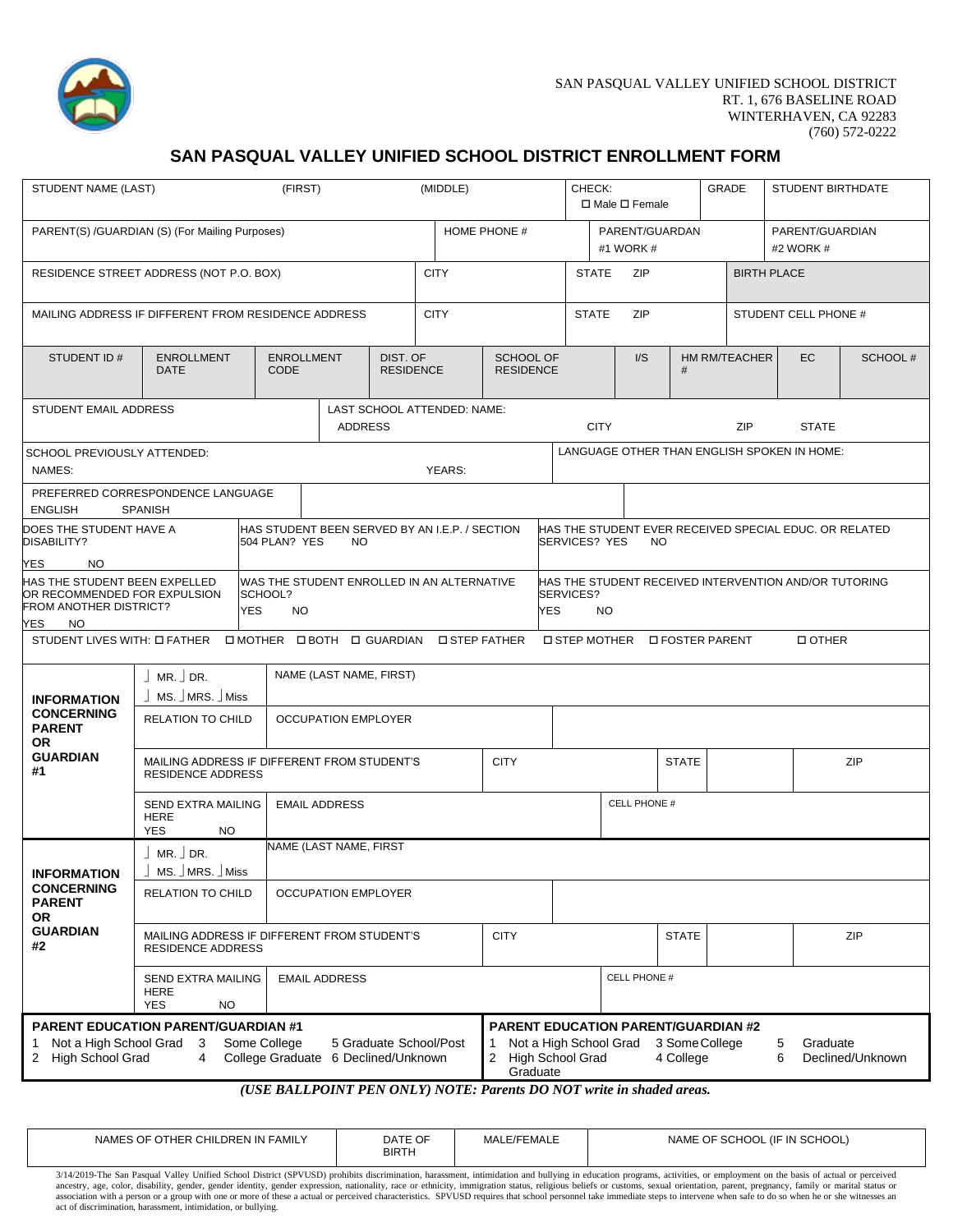#### **EMERGENCY CONTACT INFORMATION / DISASTER**

List four (4) emergency contacts (local if possible) other than the parent / guardian, to call if the parent or guardian can not be contacted, or who can transport the child to your home or to receive medical help in case emergency / disaster. YOUR CHILD WILL ONLY BE DELIVERED TO THE INDIVIDUALS INDICATED BELOW:

| <b>Contact Name</b> | <b>Contact Phone</b><br>Number | <b>Contact Cell Phone</b><br>Number | <b>Contact Address</b> | Relationship to<br>Student |
|---------------------|--------------------------------|-------------------------------------|------------------------|----------------------------|
| 1.                  |                                |                                     |                        |                            |
| 2.                  |                                |                                     |                        |                            |
| 3.                  |                                |                                     |                        |                            |
| 4.                  |                                |                                     |                        |                            |

### **PUBLICATION OF STUDENTS IN CASE OF A DISASTER - PLEASE VERIFY ONLY ONE**

In the event of a disaster, my child must remain under the supervision of the school until I arrive \_\_\_\_\_ In the event of a disaster, my child may be released to the persons listed above

#### **\*\*\* RESTRICTION OF STUDENT RELEASE**

Name of the person who, by court, cannot pick up your child.

### (THE COPY OF THE COURT'S DECREE MUST BE ON THE OFFICE FILE)

| <b>SIGNATURE OF PARENT/GUARDIAN</b>                  |                        | <b>DATE</b>                                                          |
|------------------------------------------------------|------------------------|----------------------------------------------------------------------|
| Health and Emergency Card Completed                  | $\vert$ Yes $\vert$ No | Photocopy of current immunization attached Tes No Proof of Residence |
| Completed by School District Employee (Please Print) |                        | Position                                                             |

B-515 Rev. 3-11-19 Office of Student Services: FW

3/14/2019-The San Pasqual Valley Unified School District (SPVUSD) prohibits discrimination, harassment, intimidation and bullying in education programs, activities, or employment on the basis of actual or perceived ancestry, age, color, disability, gender, gender identity, gender expression, nationality, race or ethnicity, immigration status, religious beliefs or customs, sexual orientation, parent, pregnancy, family or marital statu act of discrimination, harassment, intimidation, or bullying.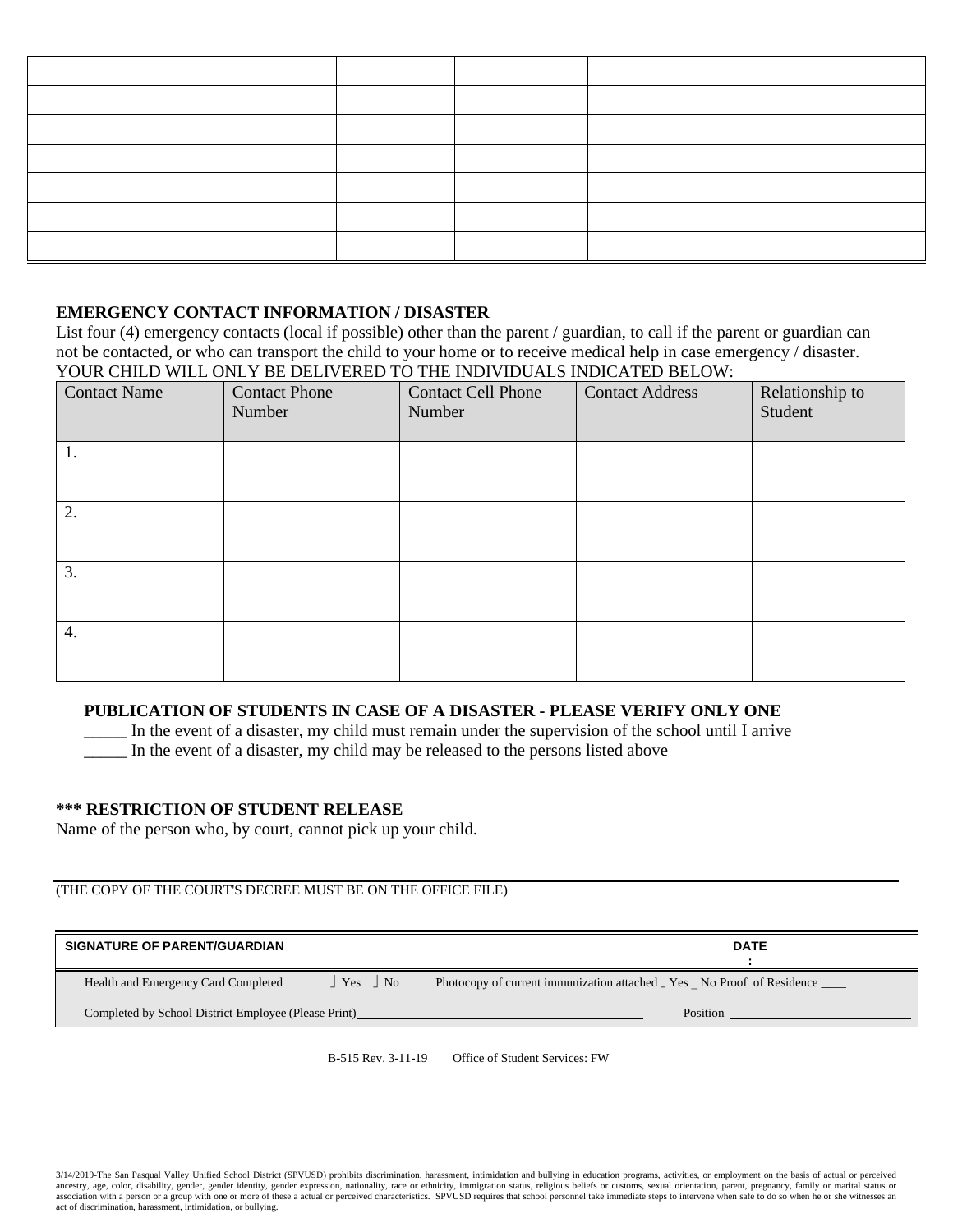

**FORMULARIO DE INSCRIPCIÓN EN EL DISTRITO ESCOLAR UNIFICADO DE SAN PASQUAL**

*(UTILICE SÓLO EL BALLPOINT PEN) NOTA: Los padres NO escriben en áreas sombreadas.*

| Nombre del estudiante (Apellido)                                                                     |                                                                                                                                                                                                                        | (Primer)                                                                                                                                |                             |                              | (Segundo)                                 |                                      |    | Marca:                  | □ Masuclino □ Feminino       |        | Grado                                         | Fecha de Nacimiento:                                                 |                                                             |
|------------------------------------------------------------------------------------------------------|------------------------------------------------------------------------------------------------------------------------------------------------------------------------------------------------------------------------|-----------------------------------------------------------------------------------------------------------------------------------------|-----------------------------|------------------------------|-------------------------------------------|--------------------------------------|----|-------------------------|------------------------------|--------|-----------------------------------------------|----------------------------------------------------------------------|-------------------------------------------------------------|
| PADRE (S) / TUTOR (S) (Para propósitos de envío)                                                     |                                                                                                                                                                                                                        |                                                                                                                                         |                             |                              |                                           | Número de teléfono de casa           |    |                         | PADRE / TUTOR #1<br>TRABAJO# |        |                                               | PADRE / TUTOR<br># 2 TRABAJO #                                       |                                                             |
| DIRECCION DE LA CALLE DE RESIDENCIA (NO ES UNA CAJA DE P.O.)                                         |                                                                                                                                                                                                                        |                                                                                                                                         |                             |                              | Ciudad                                    |                                      |    | Estado ZIP              |                              |        |                                               | Lugar de nacimiento                                                  |                                                             |
| DIRECCIÓN DE CORREO SI ES DIFERENTE DE RESIDENCIA                                                    |                                                                                                                                                                                                                        |                                                                                                                                         |                             |                              | Ciudad                                    |                                      |    | Estado ZIP              |                              |        | <b>ESTUDIANTE #</b>                           | TELEFONO CELULAR DEL                                                 |                                                             |
| <b>STUDENT ID#</b>                                                                                   | <b>ENROLLMENT</b><br><b>DATE</b>                                                                                                                                                                                       | <b>ENROLLMENT</b><br><b>CODE</b>                                                                                                        |                             | DIST. OF<br><b>RESIDENCE</b> |                                           | <b>SCHOOL OF</b><br><b>RESIDENCE</b> |    |                         | I/S                          | #      | HM RM/TEACHER                                 | <b>EC</b>                                                            | SCHOOL #                                                    |
| DIRECCIÓN DE CORREO ELECTRÓNICO DEL<br><b>ESTUDIANTE</b>                                             |                                                                                                                                                                                                                        |                                                                                                                                         | Direccion                   |                              | Ultima Escuela Asistida: Nombre:          |                                      |    | Ciudad                  |                              |        | <b>ZIP</b>                                    | Estado                                                               |                                                             |
| ESCUELA ASISTADA ANTERIORMENTE:<br>Nombres:                                                          |                                                                                                                                                                                                                        |                                                                                                                                         |                             |                              | Cuantos Anos:                             |                                      |    |                         |                              |        |                                               | IDIOMA EXTERIOR AL INGLÉS QUE SE HABLA EN EL HOGAR:                  |                                                             |
| LENGUAJE DE CORRESPONDENCIA PREFERIDO<br>Ingles                                                      | Espanol                                                                                                                                                                                                                |                                                                                                                                         |                             |                              |                                           |                                      |    |                         |                              |        |                                               |                                                                      |                                                             |
| EL ESTUDIANTE TIENE UNA<br>DISCAPACIDAD?                                                             |                                                                                                                                                                                                                        | I.E.P. / SECCIÓN 504?                                                                                                                   |                             |                              | HA SIDO SERVIDO EL ESTUDIANTE POR UN PLAN |                                      |    | RELACIONADOS?           |                              |        |                                               |                                                                      | ¿HA RECIBIDO EL ESTUDIANTE EDUCACIÓN ESPECIAL? ¿O SERVICIOS |
| SI<br><b>NO</b>                                                                                      |                                                                                                                                                                                                                        | <b>NO</b><br>ΙSΙ<br>NO.<br>Si<br>ESTABA EL ESTUDIANTE RECIBIENDO SERVICIOS DE INTERVENCIÓN Y<br>ESTABA EL ESTUDIANTE MATRICULADO EN UNA |                             |                              |                                           |                                      |    |                         |                              |        |                                               |                                                                      |                                                             |
| ¿EL ESTUDIANTE HA SIDO EXPULSADO<br>O RECOMENDADO PARA EXPULSIÓN<br>DE OTRO DISTRITO?                |                                                                                                                                                                                                                        | <b>ESCUELA ALTERNATIVA?</b><br>SΙ<br>NO.                                                                                                |                             |                              |                                           |                                      | SI | O TUTORÍA?<br><b>NO</b> |                              |        |                                               |                                                                      |                                                             |
| SI<br>No                                                                                             |                                                                                                                                                                                                                        |                                                                                                                                         |                             |                              |                                           |                                      |    |                         |                              |        |                                               |                                                                      |                                                             |
| EL ESTUDIANTE VIVE CON: □ PADRES □ MADRES □ AMBOS □ PASO-MADRE □ PASO-PADRE □ TUTOR □ PADRE ADOPTIVO |                                                                                                                                                                                                                        |                                                                                                                                         |                             |                              |                                           |                                      |    |                         |                              |        |                                               | <b>DOTHER</b>                                                        |                                                             |
| <b>INFORMACIÓN</b>                                                                                   | $MR.$ DR.<br>MS. MRS. Miss                                                                                                                                                                                             |                                                                                                                                         |                             |                              | NOMBRE (APELLIDO, PRIMER NOMBRE)          |                                      |    |                         |                              |        |                                               |                                                                      |                                                             |
| <b>SOBRE</b><br><b>PADRES</b><br>О                                                                   | RELACIÓN CON EL<br><b>NIÑO</b>                                                                                                                                                                                         |                                                                                                                                         | EMPLEADOR DE TRABAJO        |                              |                                           |                                      |    |                         |                              |        |                                               |                                                                      |                                                             |
| <b>GUARDIAN</b><br>#1                                                                                | DIRECCIÓN DE CORREO SI ES DIFERENTE A LA DIRECCIÓN DE<br>RESIDENCIA DEL ESTUDIANTE                                                                                                                                     |                                                                                                                                         |                             |                              |                                           | Ciudad                               |    |                         |                              | Estado |                                               |                                                                      | ZIP                                                         |
|                                                                                                      | <b>ENVIAR CORREO</b><br>EXTRA AQUI<br>SI<br>NO.                                                                                                                                                                        |                                                                                                                                         |                             |                              | DIRECCIÓN DE CORREO ELECTRÓNICO           |                                      |    |                         | TELÉFONO MÓVIL #             |        |                                               |                                                                      |                                                             |
| <b>INFORMACION</b>                                                                                   | $\vert$ MR. $\vert$ DR.<br>MS. JMRS. JMiss                                                                                                                                                                             |                                                                                                                                         |                             |                              | NOMBRE (APELLIDO, PRIMER NOMBRE)          |                                      |    |                         |                              |        |                                               |                                                                      |                                                             |
| <b>SOBRE</b><br><b>PADRES</b><br>O<br><b>GUARDIAN</b><br># 2                                         | RELACIÓN CON EL<br><b>NIÑO</b>                                                                                                                                                                                         |                                                                                                                                         | <b>EMPLEADOR DE TRABAJO</b> |                              |                                           |                                      |    |                         |                              |        |                                               |                                                                      |                                                             |
|                                                                                                      | DIRECCIÓN DE CORREO SI ES DIFERENTE A LA DIRECCIÓN DE<br>RESIDENCIA DEL ESTUDIANTE                                                                                                                                     |                                                                                                                                         |                             |                              |                                           | Ciudad                               |    |                         |                              | Estado |                                               | ZIP                                                                  |                                                             |
|                                                                                                      | SEND EXTRA MAILING<br>HERE<br><b>YES</b><br><b>NO</b>                                                                                                                                                                  |                                                                                                                                         | <b>EMAIL ADDRESS</b>        |                              |                                           |                                      |    |                         | CELL PHONE #                 |        |                                               |                                                                      |                                                             |
| EDUCACIÓN PARA PADRES PADRE / TUTOR #1                                                               |                                                                                                                                                                                                                        |                                                                                                                                         |                             |                              |                                           |                                      |    |                         |                              |        | <b>EDUCACIÓN PARA PADRES PADRE / TUTOR #1</b> |                                                                      |                                                             |
| 1. No es un graduado de escuela secundaria 2 Graduado de secundaria<br>3. Un poco de universidad     |                                                                                                                                                                                                                        | 4. Graduado de universidad                                                                                                              |                             |                              |                                           | 3. Un poco de universidad            |    |                         |                              |        | 4. Graduado de universidad                    | 1. No es un graduado de escuela secundaria 2. Graduado de secundaria |                                                             |
|                                                                                                      | 3/14/2019-The San Pasqual Valley Unified School District (SPVUSD) prohibits discrimination, harassment, intimidation and bullying in education programs, activities, or employment on the basis of actual or perceived |                                                                                                                                         |                             |                              |                                           |                                      |    |                         |                              |        |                                               |                                                                      |                                                             |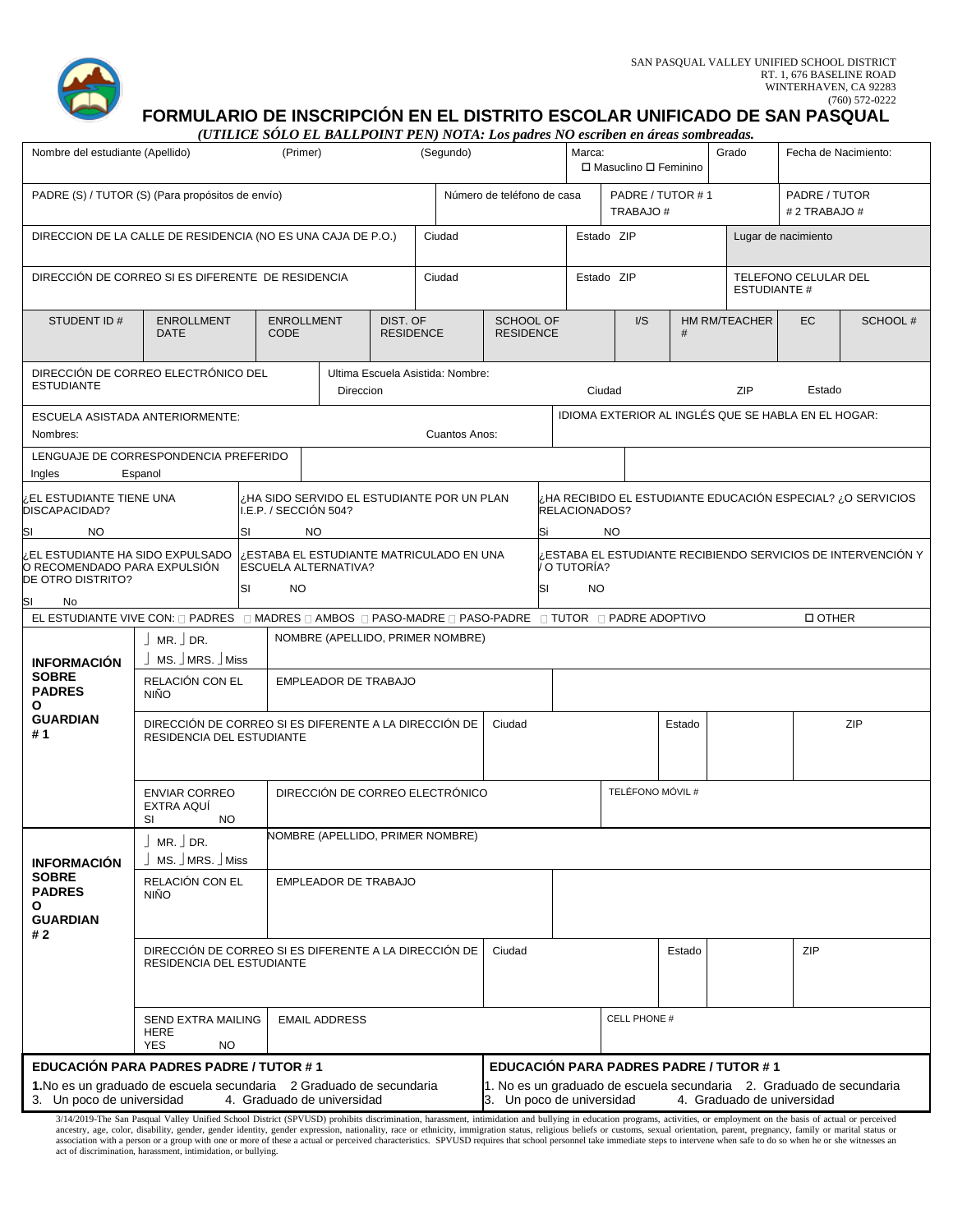| $\frac{1}{5}$<br>Declinado /<br>Escuela de postgrado<br>/ Desconocido<br>Escuela de postgrado<br>Ю. | Declinado / Desconocido |
|-----------------------------------------------------------------------------------------------------|-------------------------|
|-----------------------------------------------------------------------------------------------------|-------------------------|

| NOMBRES DE OTROS NIÑOS EN FAMILIA | FECHA DE<br><b>NACIMIENTO</b> | MASCULINO O<br><b>FEMININO</b> | NOMBRE DE LA ESCUELA (SI ESTA EN LA<br>ESCUELA) |
|-----------------------------------|-------------------------------|--------------------------------|-------------------------------------------------|
|                                   |                               |                                |                                                 |
|                                   |                               |                                |                                                 |
|                                   |                               |                                |                                                 |
|                                   |                               |                                |                                                 |
|                                   |                               |                                |                                                 |
|                                   |                               |                                |                                                 |
|                                   |                               |                                |                                                 |

### **INFORMACIÓN DE CONTACTO DE EMERGENCIA / DESASTRE**

Enumere cuatro (4) contactos de emergencia (locales si es posible) que no sean el padre / tutor, para llamar si no se puede contactar al padre o tutor, o quién puede transportar al niño a su casa o para recibir ayuda médica en caso de emergencia / desastre. SU HIJO SOLO SERÁ ENTREGADO A LAS PERSONAS QUE SE INDICAN A continuación:

| Nombre de contacto | Número de teléfono<br>de contacto | Teléfono celular de<br>contacto | Dirección de contacto | Relación con el<br>estudiante |
|--------------------|-----------------------------------|---------------------------------|-----------------------|-------------------------------|
| 1.                 |                                   |                                 |                       |                               |
| 2.                 |                                   |                                 |                       |                               |
| 3.                 |                                   |                                 |                       |                               |
| 4.                 |                                   |                                 |                       |                               |

#### **PUBLICACIÓN DE ESTUDIANTES EN CASO DE UN DESASTRE - FAVOR DE VERIFICAR SOLAMENTE UNO**

\_\_\_\_\_ En el caso de un desastre, mi hijo debe permanecer bajo la supervisión de la escuela hasta que llegue

\_\_\_\_\_ En el caso de un desastre, mi hijo puede ser entregado a las personas mencionadas anteriormente

#### **\*\*\* RESTRICCIÓN DE LIBERACIÓN DEL ESTUDIANTE**

Nombre de la persona que, por decreto judicial, no puede recoger a su hijo.

#### (LA COPIA DEL DECRETO DEL TRIBUNAL DEBE ESTAR EN EL ARCHIVO DE LA OFICINA)

| <b>FIRMA DE PADRE/TUTOR:</b>                                                                                      | <b>FECHA:</b>                                                                                                  |
|-------------------------------------------------------------------------------------------------------------------|----------------------------------------------------------------------------------------------------------------|
| Health and Emergency Card Completed<br>Residence Verified<br>Completed by School District Employee (Please Print) | $\perp$ Yes $\perp$ No Photocopy of current immunization attached $\perp$ Yes $\perp$ Notarroof of<br>Position |

3/14/2019-The San Pasqual Valley Unified School District (SPVUSD) prohibits discrimination, harassment, intimidation and bullying in education programs, activities, or employment on the basis of actual or perceived<br>ancestr association with a person or a group with one or more of these a actual or perceived characteristics. SPVUSD requires that school personnel take immediate steps to intervene when safe to do so when he or she witnesses an a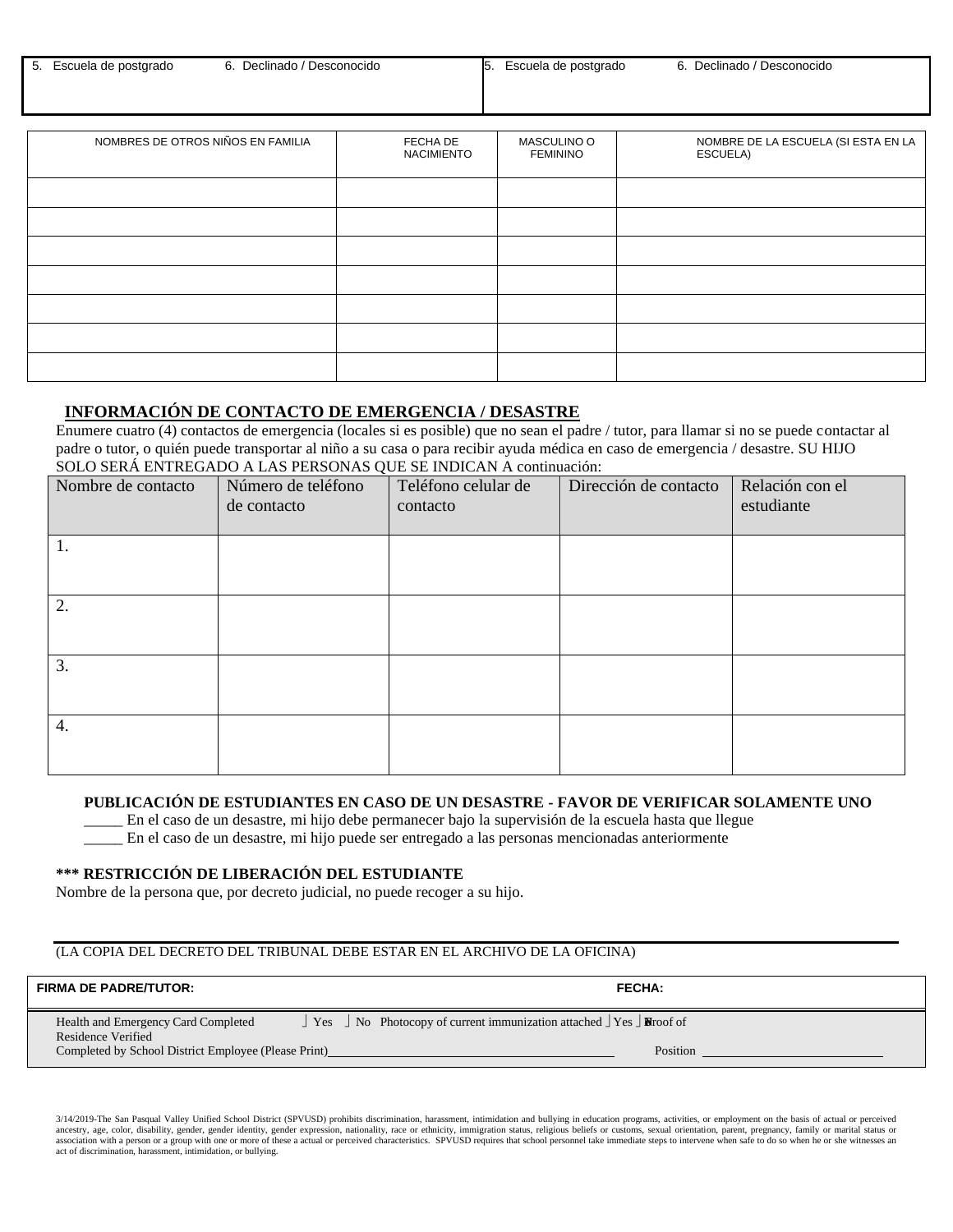

### SCHOOL YEAR:

### ANNUAL VERIFICATION OF STUDENT ADDRESS

Administrative Regulation 5111.1:

Prior to admission in district schools and at the beginning of each subsequent school year, parent(s) or legal guardian(s) shall provide proof of a student's residency within the district. **Failure to provide reasonable evidence of residency will delay your student(s) being placed in classrooms (Grades TK-5) or courses (Grades 6-12).**

Reasonable evidence of residency may be established by documentation including, but not limited to, the following:

|                                                                                                                                                                                                                                | Please present two (2) of the following documents to school                                                                                                                                                                    |
|--------------------------------------------------------------------------------------------------------------------------------------------------------------------------------------------------------------------------------|--------------------------------------------------------------------------------------------------------------------------------------------------------------------------------------------------------------------------------|
| Property Tax Statement-Grant Deed<br>Rental Lease/Contract/Rental Receipt<br>Utility Service Bill - gas, electric, water<br>$\Box$ Pay Stub                                                                                    | Voter Registration<br>Correspondence from a government agency<br><b>Declaration of Residency</b><br>Declaration of Residency (Unaccompanied youth)                                                                             |
| School: Analysis and the second second second second second second second second second second second second second second second second second second second second second second second second second second second second s | Student ID #: expression and the state of the state of the state of the state of the state of the state of the state of the state of the state of the state of the state of the state of the state of the state of the state o |
| Student Name: The Contract of the Contract of the Contract of the Contract of the Contract of the Contract of the Contract of the Contract of the Contract of the Contract of the Contract of the Contract of the Contract of  | Date of Birth / /<br>Grade:                                                                                                                                                                                                    |
| Address:                                                                                                                                                                                                                       |                                                                                                                                                                                                                                |

# Form is NOT VALID without verification signature and date by

Parent Name: Parent Telephone #:

Parent Signature: Date: Date: Date: Date: Date: Date:

school staff.

| For school use only: |                        |  |
|----------------------|------------------------|--|
|                      |                        |  |
| Verified by          | Verification Date: / / |  |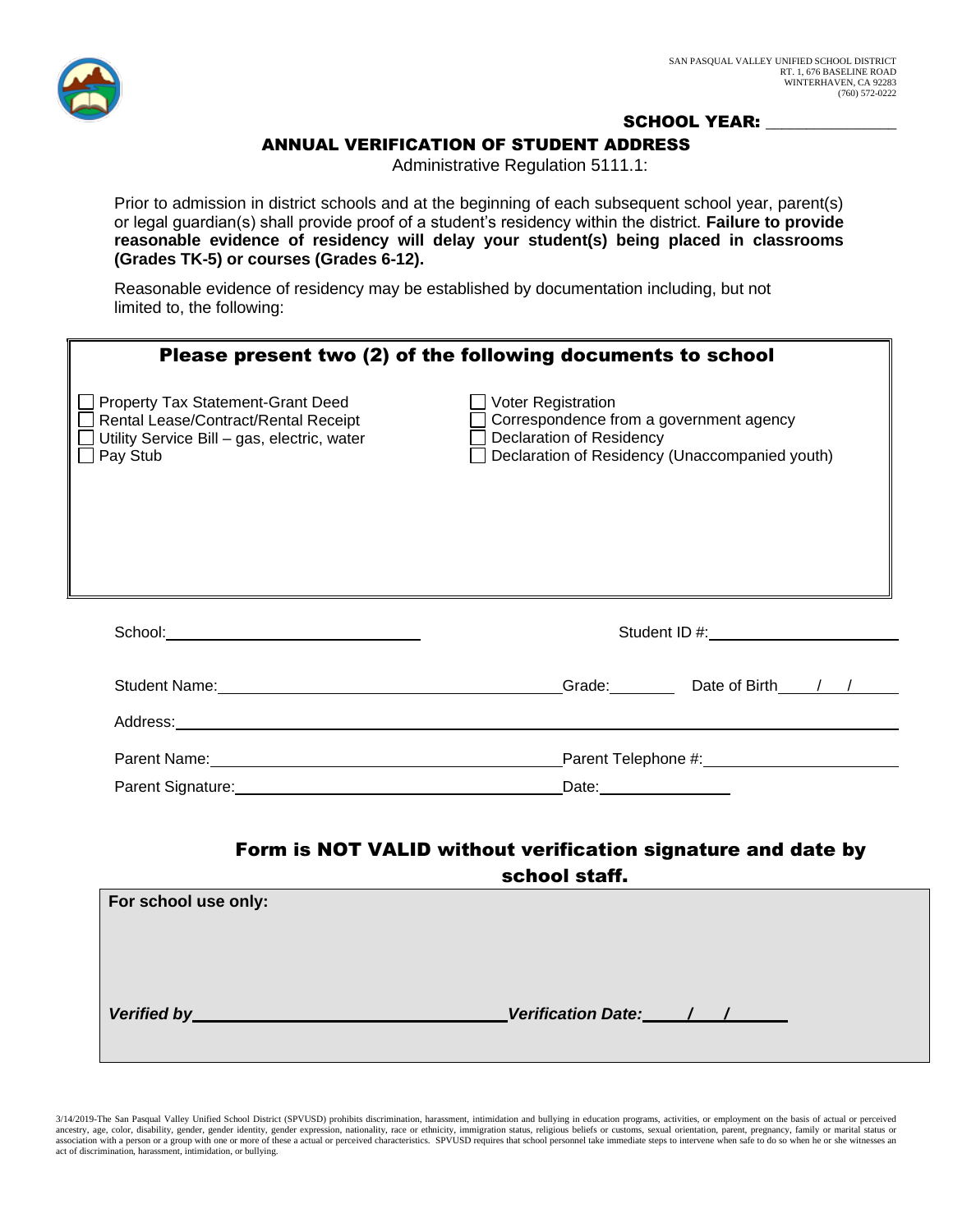

### **ANO ESCOLAR: \_\_\_\_\_\_\_\_\_\_\_\_ VERIFICACIÓN ANUAL DE LA DIRECCIÓN DEL ESTUDIANTE Reglamento administrativo 5111.1:**

Antes de la admisión en las escuelas del distrito y al comienzo de cada año escolar subsiguiente, los padres o tutores legales deben proporcionar un comprobante de la residencia de un estudiante dentro del distrito. Si no se proporciona evidencia razonable de residencia, se demorará que su (s) estudiante (s) sea asignado (s) a clases (grados TK-5) o cursos (grados 6-12).

La evidencia razonable de residencia se puede establecer mediante la documentación que incluye, entre otros, los siguientes:

|                                                                                                                                                                                                                                | Por favor presente dos (2) de los siguientes documentos al                                                                                                                                                                           |  |  |
|--------------------------------------------------------------------------------------------------------------------------------------------------------------------------------------------------------------------------------|--------------------------------------------------------------------------------------------------------------------------------------------------------------------------------------------------------------------------------------|--|--|
| Declaración de impuestos a la<br>$\bullet$<br>propiedad - Alquiler de<br>escritura<br>Arrendamiento / Contrato /<br>Recibo de renta<br>Factura de servicios públicos:<br>talón de pago de gas,<br>electricidad, agua           | Registro de votantes<br>$\bullet$<br>Correspondencia de una agencia del<br>gobierno.<br>Declaración de Residencia<br>Declaración de residencia (jóvenes no<br>acompañados)                                                           |  |  |
|                                                                                                                                                                                                                                | Escuela: <b>Maria de la contrarce de la contrarce de la contrarce de la contrarce de la contrarce de la contrarce de la contrarce de la contrarce de la contrarce de la contrarce de la contrarce de la contrarce de la contrarc</b> |  |  |
|                                                                                                                                                                                                                                | Nombre del Estudiante: 1990 a contra la contra la Caraccella del Caraccello de Macimiento del Caraccello de Na                                                                                                                       |  |  |
|                                                                                                                                                                                                                                | Direccion: <u>Contract Communication</u> Contract Communication Communication Communication Communication Communication                                                                                                              |  |  |
|                                                                                                                                                                                                                                |                                                                                                                                                                                                                                      |  |  |
| Firma del Padre: contra la contra la contra la contra la contra la contra la contra la contra la contra la contra la contra la contra la contra la contra la contra la contra la contra la contra la contra la contra la contr |                                                                                                                                                                                                                                      |  |  |
|                                                                                                                                                                                                                                | El Formulario NO ES VALIDO sin la Firma de verificación y la fecha por parte del personal de la<br>escuela.                                                                                                                          |  |  |
| For school use only:<br>Verified by New York Department of the United States of the United States of the United States of the United States                                                                                    |                                                                                                                                                                                                                                      |  |  |

3/14/2019-The San Pasqual Valley Unified School District (SPVUSD) prohibits discrimination, harassment, intimidation and bullying in education programs, activities, or employment on the basis of actual or perceived<br>ancestr association with a person or a group with one or more of these a actual or perceived characteristics. SPVUSD requires that school personnel take immediate steps to intervene when safe to do so when he or she witnesses an a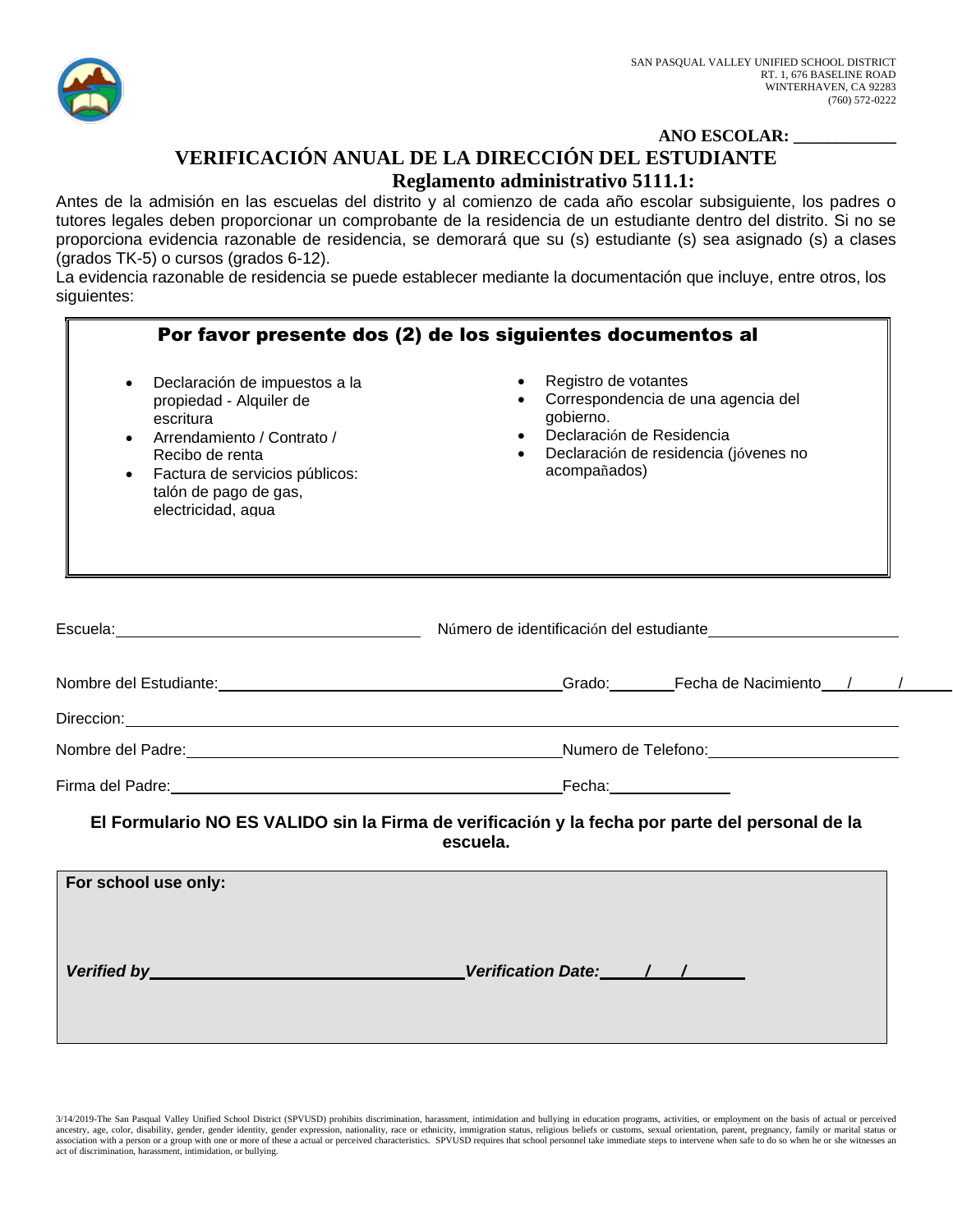

### **CAREGIVER'S AUTHORIZATION AFFIDAVIT**

Instructions: *Completion of items 1-4 and the signing of the affidavit is sufficient to authorize enrollment of a minor in school and authorize school-related medical care.* Completion of items 5-8 is additionally required to authorize any other medical care. Print clearly.

The minor named below *lives in my home and I am 18 years of age or older.*

1. Name of minor: \_\_\_\_\_\_\_\_\_\_\_\_\_\_\_\_\_\_\_\_\_\_\_\_\_\_\_\_\_\_\_\_\_\_\_\_\_\_\_\_

2. Minor's birth date:

3. My name (adult giving authorization): \_\_\_\_\_\_\_\_\_\_\_\_\_\_\_\_\_\_\_\_\_\_\_\_\_\_\_\_\_

4. My home address: \_\_\_\_\_\_\_\_\_\_\_\_\_\_\_\_\_\_\_\_\_\_\_\_\_\_\_\_\_\_\_\_\_\_\_\_\_\_\_\_\_\_

5. I am a grandparent, aunt, uncle, or other qualified relative of the minor (see next page for a definition of "qualified relative").

6. Check one or both (for example, if one parent was advised and the other cannot be located):

I have advised the parent(s) or other person(s) having legal custody of the minor of my intent to authorize medical care, and have received no objection.

\_\_\_\_I am unable to contact the parent(s) or other person(s) having legal custody of the minor at this time, to notify them of my intended authorization.

7. My date of birth:

8. My California's [driver license](http://www.gamutonline.net/district/sanpasqualvalley/displayPolicy/964010/5) or identification card number:

**Warning:** Do not sign this form if any of the statements above are incorrect, or you will be committing a crime punishable by a fine, imprisonment, or both. The District reserves the right to investigate residency of students if evidence proves that the student is not actually living with the caregiver or has moved from the address provided. (SPVUSD BP 5111.1)

I declare under penalty of perjury under the laws of the State of California that the foregoing is true and correct.

Dated: Signed: Signed: Signed: Signed: Signed: Signed: Signed: Signed: Signed: Signed: Signed: Signed: Signed: Signed: Signed: Signed: Signed: Signed: Signed: Signed: Signed: Signed: Signed: Signed: Signed: Signed: Signed:

Verified by: Notary\_\_\_\_\_\_\_\_\_\_\_\_\_\_\_\_\_\_

School District Employee (Signature)\_\_\_\_\_\_\_\_\_\_\_\_\_\_\_\_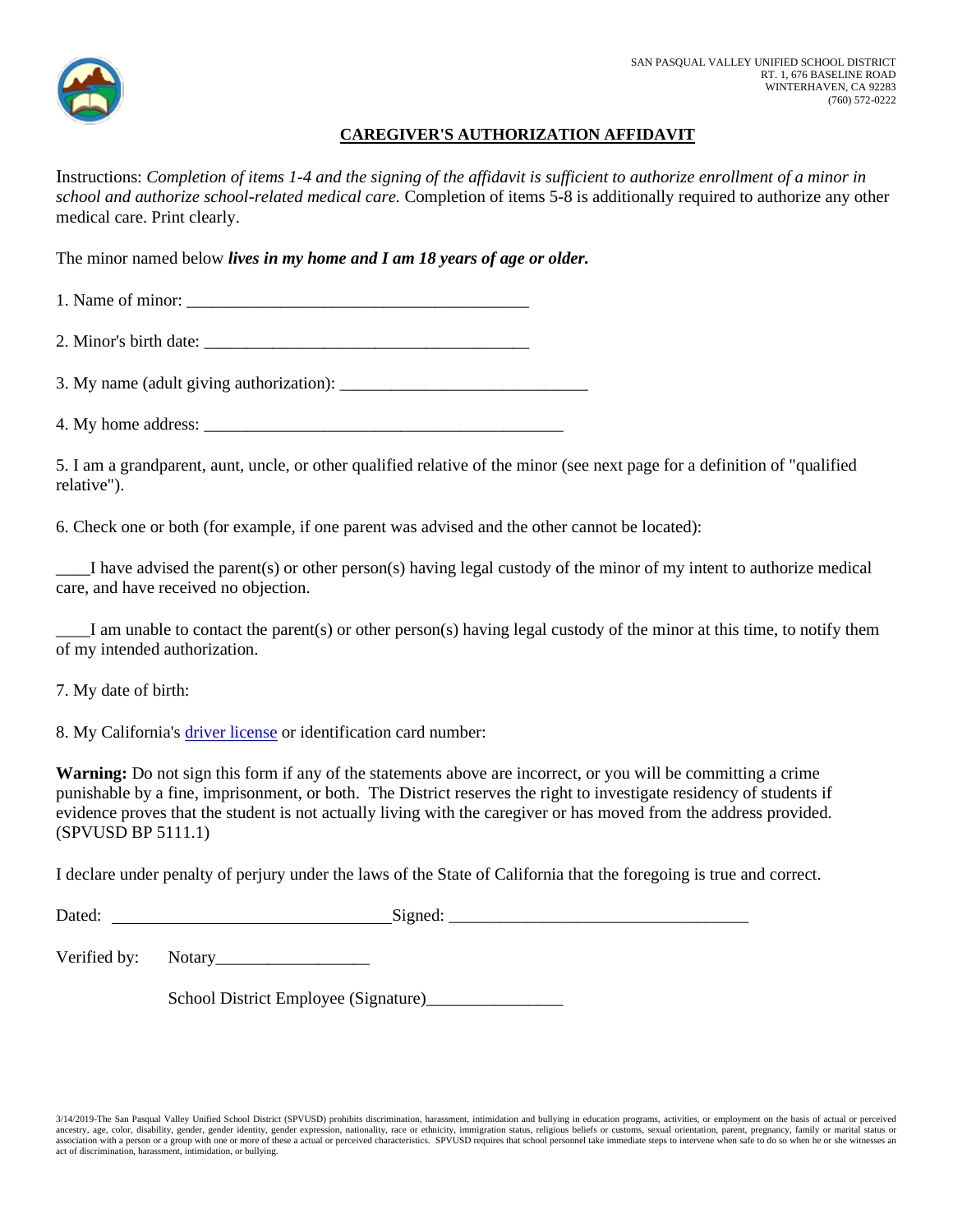

### **DECLARACIÓN DE AUTORIZACIÓN DEL CUIDADO**

Instrucciones: *La terminación de los ítems 1-4 y la firma de la declaración jurada es suficiente para autorizar la inscripción de un menor en la escuela y autorizar la atención médica relacionada con la escuela.* La terminación de los ítems 5-8 también se requiere para autorizar cualquier otra atención médica. Imprime con claridad.

El menor mencionado abajo **vive en mi casa y tengo 18 años de edad o más.** 

1. Nombre del menor:

2. Fecha de nacimiento del menor: \_\_\_\_\_\_\_\_\_\_\_\_\_\_\_\_\_\_\_\_\_\_\_\_\_\_\_\_\_\_\_\_\_\_\_\_\_\_

3. Mi nombre (adulto dando autorización): \_\_\_\_\_\_\_\_\_\_\_\_\_\_\_\_\_\_\_\_\_\_\_\_\_\_\_\_\_

4. Mi dirección:

5. Soy abuelo, tía, tío u otro pariente cualificado del menor (vea la página siguiente para una definición de "pariente cualificado").

6. Marque uno o ambos (por ejemplo, si uno de los padres fue aconsejado y el otro no puede ser localizado):

\_\_\_\_ He aconsejado a los padres o otras personas que tienen la custodia legal del menor de mi intención de autorizar atención médica y no he recibido ninguna objeción.

\_\_\_\_No puedo contactar a los padres u otra persona que tenga la custodia legal del menor en este momento, para

notificarles de la autorización que se me ha asignado.

7. Mi fecha de nacimiento: \_\_\_\_\_\_\_\_\_\_\_\_\_\_\_\_\_\_\_\_\_\_\_\_\_\_\_

8. Mi licencia de conducir de California o mi número de tarjeta de identificación:

Advertencia: No firme este formulario si alguna de las afirmaciones anteriores es incorrecta, o estará cometiendo un delito punible con una multa, encarcelamiento o ambos. El Distrito se reserva el derecho de investigar la residencia de los estudiantes si la evidencia demuestra que el estudiante no está viviendo realmente con el cuidador o se ha mudado de la dirección proporcionada. (SPVUSD BP 5111.1)

Declaro bajo pena de perjurio bajo las leyes del Estado de California que lo anterior es verdadero y correcto.

Fecha: Firma:

Verified by: Notary\_\_\_\_\_\_\_\_\_\_\_\_\_\_\_\_\_\_

*Use of this affidavit is authorized by Part 1.5 (commencing with Section 6550) of Division 11 of the California Family Code. San Pasqual Valley Unified School District Board Policy and Administrative Regulations 5111 and 5111.1 approved May 9, 2017* 

3/14/2019-The San Pasqual Valley Unified School District (SPVUSD) prohibits discrimination, harassment, intimidation and bullying in education programs, activities, or employment on the basis of actual or perceived ancestry, age, color, disability, gender, gender identity, gender expression, nationality, race or ethnicity, immigration status, religious beliefs or customs, sexual orientation, parent, pregnancy, family or marital statu association with a person or a group with one or more of these a actual or perceived characteristics. SPVUSD requires that school personnel take immediate steps to intervene when safe to do so when he or she witnesses an act of discrimination, harassment, intimidation, or bullying.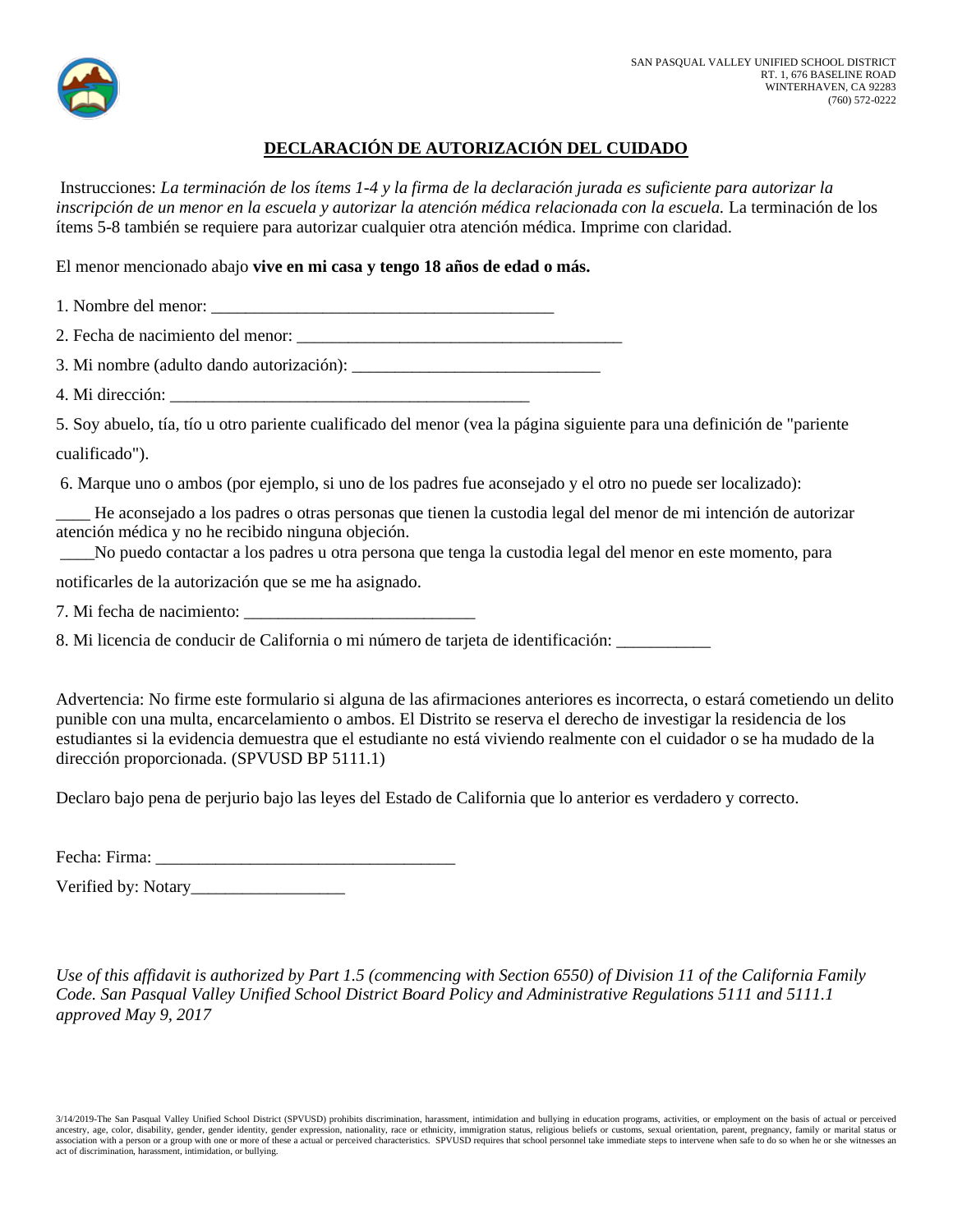

### **Declaration of Residency with Another Family**

| (Address)                                                         |                                                                                                                      |  |
|-------------------------------------------------------------------|----------------------------------------------------------------------------------------------------------------------|--|
|                                                                   |                                                                                                                      |  |
| (City)                                                            | (Zip Code)                                                                                                           |  |
|                                                                   |                                                                                                                      |  |
|                                                                   | (Name of Parents of children listed below)                                                                           |  |
| The following children are residing at my home:                   |                                                                                                                      |  |
| Name                                                              | Date of Birth                                                                                                        |  |
|                                                                   |                                                                                                                      |  |
|                                                                   |                                                                                                                      |  |
|                                                                   |                                                                                                                      |  |
|                                                                   |                                                                                                                      |  |
|                                                                   | The above named people will be residing at my home until they find a home of their own or until they deem necessary. |  |
| I understand that:                                                |                                                                                                                      |  |
| 1. Residence means family will be living and sleeping in my home. |                                                                                                                      |  |

- 2. I am responsable for notifying the School within 72 hours of family's change of address.
- 3. Should the family be found to be residing out of the district while attending San Pasqual Valley Unified School District I can be held liable for tuiton payment.

(Signature of home owner or renter) Date

# **MUST BE NOTARIZED BY A CERTIFIED NOTARY PUBLIC.**

\_\_\_\_\_\_\_\_\_\_\_\_\_\_\_\_\_\_\_\_\_\_\_\_\_\_\_\_\_\_\_\_\_\_\_\_\_\_\_\_\_\_\_\_\_ \_\_\_\_\_\_\_\_\_\_\_\_\_\_\_\_\_\_\_\_\_\_\_\_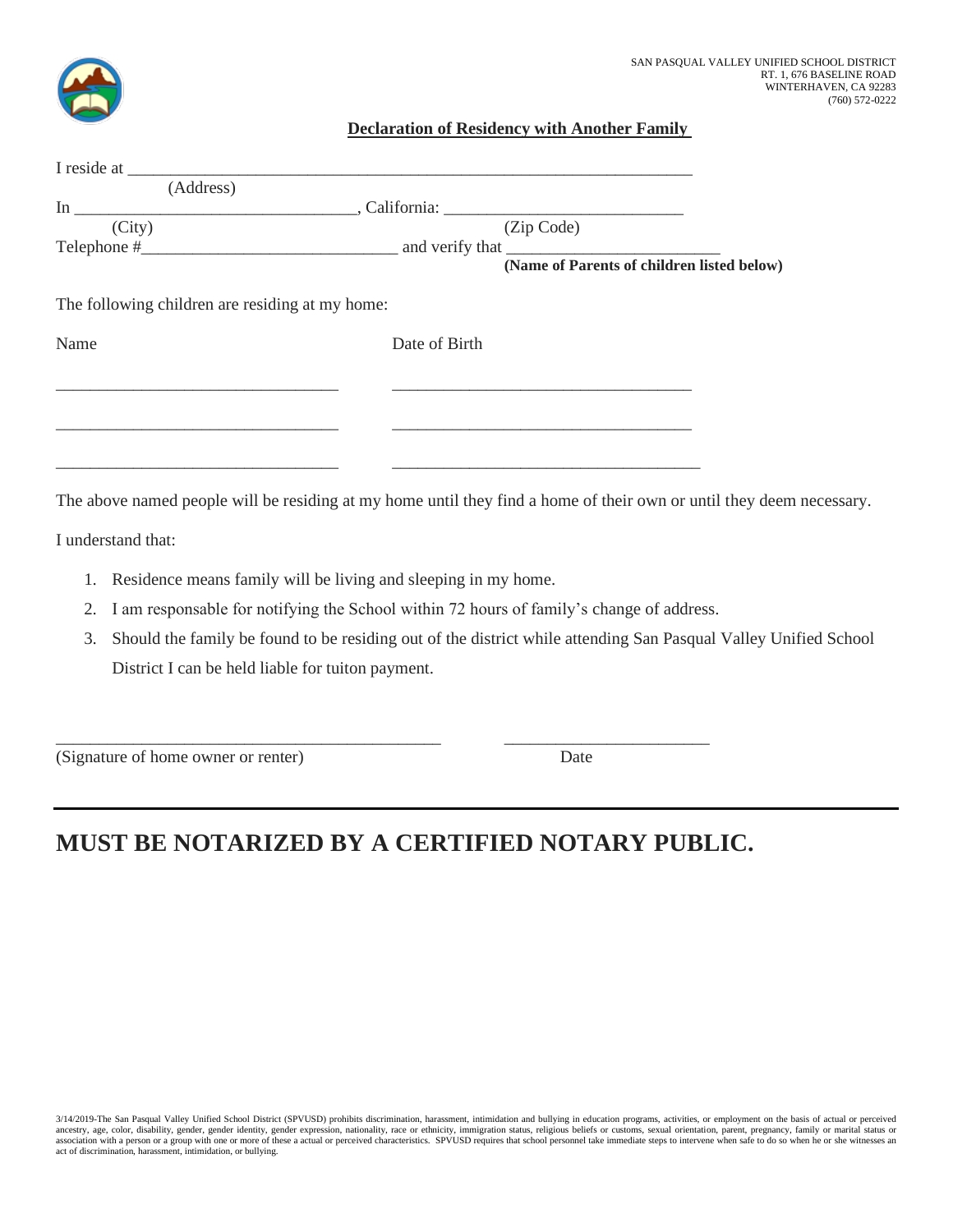

### **Declaración de Residencia con otra familia**

| Yo resido en I reside at                                    |
|-------------------------------------------------------------|
|                                                             |
|                                                             |
| (Código postal)                                             |
|                                                             |
| (Nombre de los padres de los niños listados a continuación) |
| Los siguientes niños residen en mi casa:                    |
| Fecha de nacimiento                                         |
|                                                             |
|                                                             |
|                                                             |
|                                                             |
|                                                             |

Las personas nombradas arriba residen en mi casa hasta que encuentren un hogar propio o hasta que lo consideren necesario.

Entiendo Que:

- 1.Residencia significa que la familia vivirá y dormirán en mi casa
- 2.Yo soy responsable de notificar a la escuela en un plazo de 72 horas cuando la familia se cambie de domicilio.
- 3.Si la familia se encuentra que reside afuera del distrito para asistir en el Distrito del Valle de San Pascual puede ser responsable por el pago de matrícula.

(Firma del dueño de la casa o arrendador) (Fecha)

## **DEBE SER NOTARIADO POR UN NOATARIO PUBLICO**

\_\_\_\_\_\_\_\_\_\_\_\_\_\_\_\_\_\_\_\_\_\_\_\_\_\_\_\_\_\_\_\_\_\_\_\_ \_\_\_\_\_\_\_\_\_\_\_\_\_\_\_\_\_\_\_\_\_\_\_\_\_\_\_\_\_\_\_\_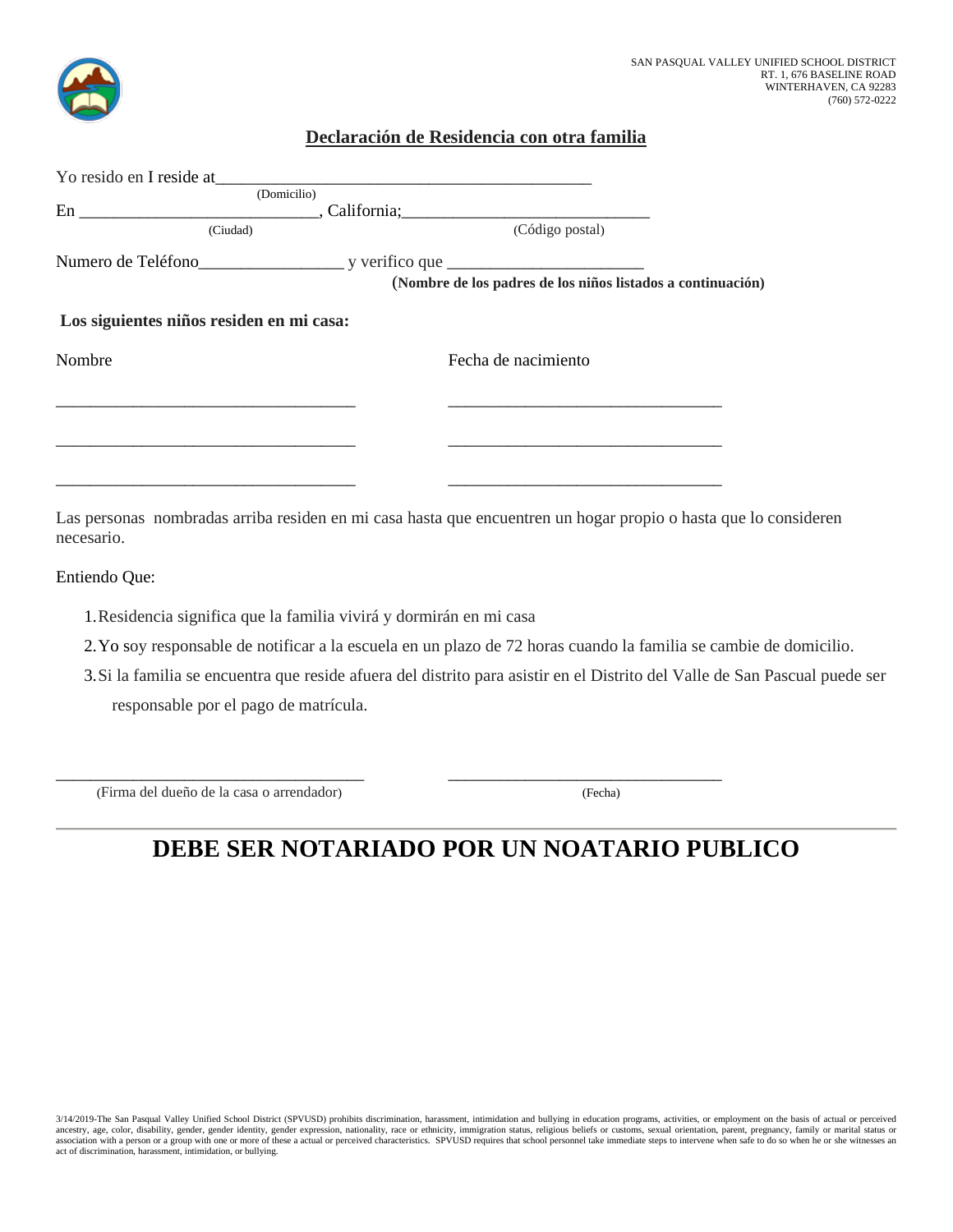### **Food Allergy Notification Form (Formulario de notificación de alergia alimentaria)**

### **\*\*ONLY RETURN IF YOUR CHILD HAS FOOD ALLERGIES\*\***

**(Regresar solo si Su hijo(a) tiene alergia de comidas)**

| $\mathbf{R}$ $\mathbf{S}$ $\mathbf{S}$ $\mathbf{S}$ $\mathbf{S}$ $\mathbf{S}$ $\mathbf{S}$ $\mathbf{S}$ $\mathbf{S}$ $\mathbf{S}$ $\mathbf{S}$ $\mathbf{S}$ $\mathbf{S}$ $\mathbf{S}$ $\mathbf{S}$ $\mathbf{S}$ $\mathbf{S}$ $\mathbf{S}$ $\mathbf{S}$ $\mathbf{S}$ $\mathbf{S}$ $\mathbf{S}$ $\mathbf{S}$ $\mathbf{S}$ $\mathbf{$ | Part A  |                   |  |  |
|------------------------------------------------------------------------------------------------------------------------------------------------------------------------------------------------------------------------------------------------------------------------------------------------------------------------------------|---------|-------------------|--|--|
| <b>Student's Name</b>                                                                                                                                                                                                                                                                                                              |         | Age               |  |  |
| (Nombre de Estudiante)                                                                                                                                                                                                                                                                                                             |         | (Edad)            |  |  |
|                                                                                                                                                                                                                                                                                                                                    |         |                   |  |  |
| Name of School                                                                                                                                                                                                                                                                                                                     | Grade   | Teacher(Homeroom) |  |  |
| (Nombre de la Escuela)                                                                                                                                                                                                                                                                                                             | (Grado) | (Maestro)         |  |  |
|                                                                                                                                                                                                                                                                                                                                    | Part B  |                   |  |  |
| List any dietary restrictions.                                                                                                                                                                                                                                                                                                     |         |                   |  |  |
| (Lista de cualquier restricciones de dieta)                                                                                                                                                                                                                                                                                        |         |                   |  |  |
|                                                                                                                                                                                                                                                                                                                                    |         |                   |  |  |
|                                                                                                                                                                                                                                                                                                                                    |         |                   |  |  |
| List any allergies or food intolerances to avoid.                                                                                                                                                                                                                                                                                  |         |                   |  |  |
| (Lista de alergias de comidas o comidas intolerables)                                                                                                                                                                                                                                                                              |         |                   |  |  |
| List a choice of foods that may be used as substitutions, if available.                                                                                                                                                                                                                                                            |         |                   |  |  |
| (Lista de comidas cuales pueden ser usadas para substituir, si están disponibles)                                                                                                                                                                                                                                                  |         |                   |  |  |
|                                                                                                                                                                                                                                                                                                                                    |         |                   |  |  |
|                                                                                                                                                                                                                                                                                                                                    |         |                   |  |  |
| Parent's Signature                                                                                                                                                                                                                                                                                                                 |         | Date:             |  |  |
| (Firma del Padre)                                                                                                                                                                                                                                                                                                                  |         | (Fecha)           |  |  |
|                                                                                                                                                                                                                                                                                                                                    |         |                   |  |  |
| <b>Print Parent Name</b>                                                                                                                                                                                                                                                                                                           |         | Phone:            |  |  |
| (Nombre escrito)                                                                                                                                                                                                                                                                                                                   |         | (Telefono)        |  |  |
| Physician's Signature                                                                                                                                                                                                                                                                                                              |         | Date:             |  |  |
|                                                                                                                                                                                                                                                                                                                                    |         |                   |  |  |
| (Firma del Medico)                                                                                                                                                                                                                                                                                                                 |         | (Fecha)           |  |  |
| Print Physician Name                                                                                                                                                                                                                                                                                                               |         | Phone:            |  |  |
| (Nombre escrito del Medico)                                                                                                                                                                                                                                                                                                        |         | (Telefono)        |  |  |
|                                                                                                                                                                                                                                                                                                                                    |         |                   |  |  |

### **A DOCTOR'S NOTE MUST BE ATTACHED IN ORDER TO MAKE MEAL SUBSTITUTIONS**.

(Una nota del doctor debe ser mandada en orden de poder hacer las substituciones.)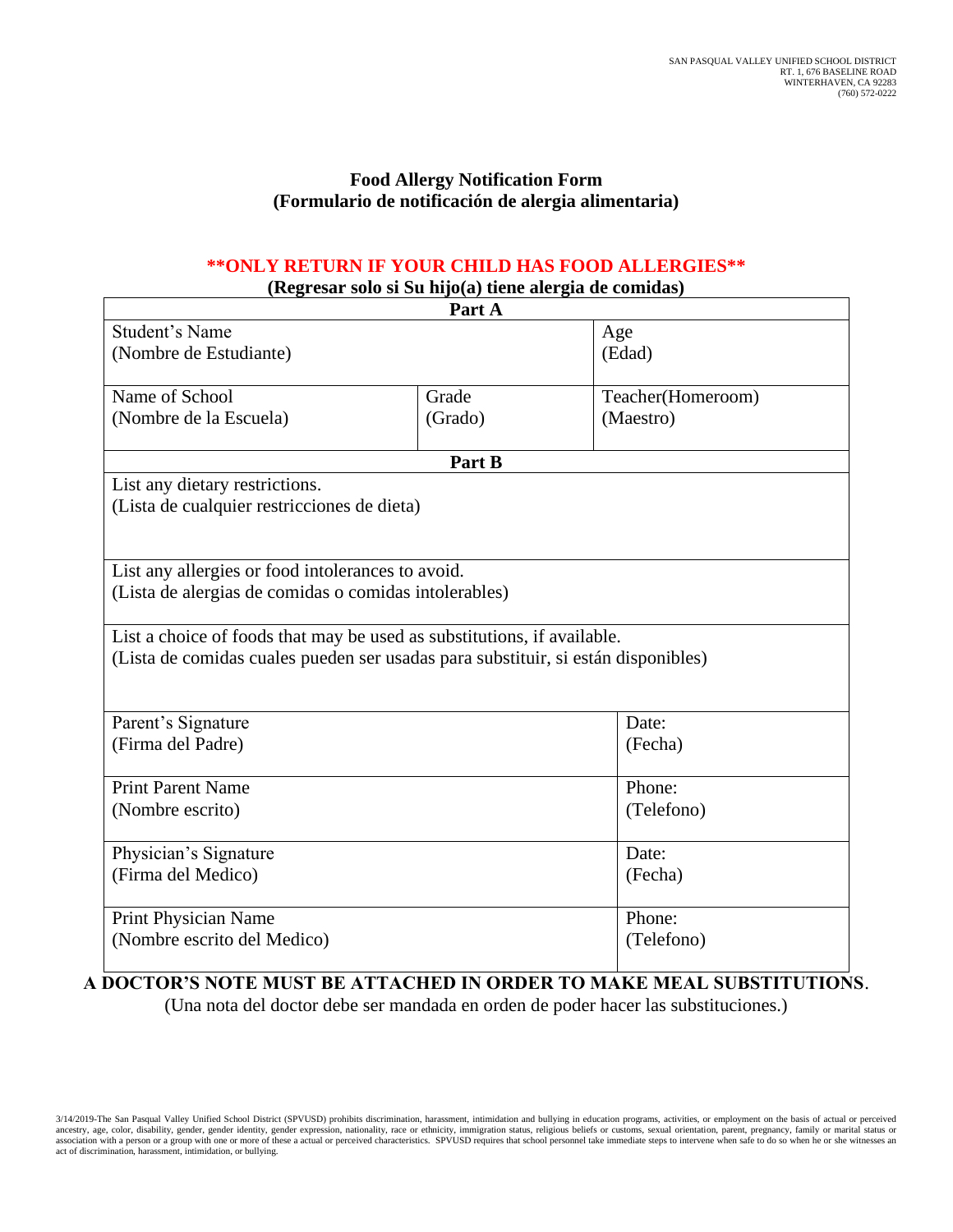### **Student Health Information**

Student Name: <br>
Grade: Birth Date: Home Phone: \_\_\_\_\_\_\_\_\_\_\_\_\_\_\_\_\_\_\_\_\_\_Cell:\_\_\_\_\_\_\_\_\_\_\_\_\_\_\_\_\_\_\_Work Phone: \_\_\_\_\_\_\_\_\_\_\_\_\_\_\_\_\_

Parent/Guardian: Please check the appropriate box (es), if any, that best describes your student's current health condition (s) and return the completed form to school. Please provide specific information regarding conditions that may affect student learning and participation in school activities.

**Medication:** ALL medication (prescription, over-the-counter, homeopathic remedies, vitamins etc.), which is to be administered during the school day, or during school – sponsored activities, requires an Authorization for Medication Administration to be completed and signed by physician and parent. Students are no allowed to carry medication and/or inhalers without a signature by physician and parent on Authorization for Medication Administration form.

| <b>Health Condition</b>                                  | <b>Medication</b> | <b>Specific Information</b> |
|----------------------------------------------------------|-------------------|-----------------------------|
| <b>ADD/ADHD</b>                                          |                   |                             |
| Allergy-Bee, Insect Life Threatening yes/no              |                   |                             |
| Allergy-Food<br>Life Threatening Yes/No                  |                   |                             |
| Allergy- to medication<br>Life Threatening Yes/No        |                   |                             |
| Allergy-Other<br>Life Threatning Yes/No                  |                   |                             |
| Asthma- Mild to Moderate or Serious (circle one)         |                   |                             |
| Autism                                                   |                   |                             |
| <b>Birth Defect/Genetic Disorder</b>                     |                   |                             |
| <b>Bladder/Kidney Problem</b>                            |                   |                             |
| <b>Blood Disorders (Chronic)</b>                         |                   |                             |
| Cerebral Palsy                                           |                   |                             |
| Colitis/Chrons Disease                                   |                   |                             |
| Daibetes (Requires meeting with District Nurse)          |                   |                             |
| Down Syndrome/Intellectual Disability                    |                   |                             |
| Emotional/Psychological/Eating Disorder                  |                   |                             |
| Hearing Promblems (infections, tubes, nerve damage, etc) |                   |                             |
| <b>Heart Problems</b>                                    |                   |                             |
| Hemophilia- Cal District Nurse                           |                   |                             |
| Hypoglycemia /Physician                                  |                   |                             |
| Medication taken at home, explain                        |                   |                             |
| <b>Menstrual Problems</b>                                |                   |                             |
| Migraine Headaches (physician diagnosed, list med)       |                   |                             |
| Nosebleesd- (severe)                                     |                   |                             |
| Othopedic Condition                                      |                   |                             |
| Prosthesis                                               |                   |                             |
| Scollosis (physician diagnosed, list med)                |                   |                             |
| Seizure Disorder-Type                                    |                   |                             |
| Sickle Cell Anemia                                       |                   |                             |
| Glasses/Contact Distance or Reading                      |                   |                             |
| <b>Other Health Concerns</b>                             |                   |                             |
|                                                          |                   |                             |

Do you currently have Health Insurance/Medi-Cal?  $\Box$ Yes  $\Box$ No Dental Insurance  $\Box$ Yes  $\Box$ No Vision Insurance  $\Box$ Yes  $\Box$  No If yes, Please state name of insurance company or complaint(s)

#### **IF IN NEED OF EMERGENCY MEDICAL CARE AND WE ARE NOT ABLE TO CONACT YOU, WE WILL CALL 9-1-1. STUDENT MAY BE TRANSPORTED TO YUMA REGIONAL MEDICAL CENTER.**

#### **\_\_\_\_\_\_\_\_\_\_\_\_\_\_\_\_\_\_\_\_\_\_\_\_\_\_\_\_\_\_\_\_\_\_\_\_\_\_\_\_\_\_\_\_\_\_\_ \_\_\_\_\_\_\_\_\_\_\_\_\_\_\_\_\_\_\_\_\_\_\_\_\_\_\_\_\_\_ Parent/Guardian Signature Date**

3/14/2019-The San Pasqual Valley Unified School District (SPVUSD) prohibits discrimination, harassment, intimidation and bullying in education programs, activities, or employment on the basis of actual or perceived<br>ancestr association with a person or a group with one or more of these a actual or perceived characteristics. SPVUSD requires that school personnel take immediate steps to intervene when safe to do so when he or she witnesses an act of discrimination, harassment, intimidation, or bullying.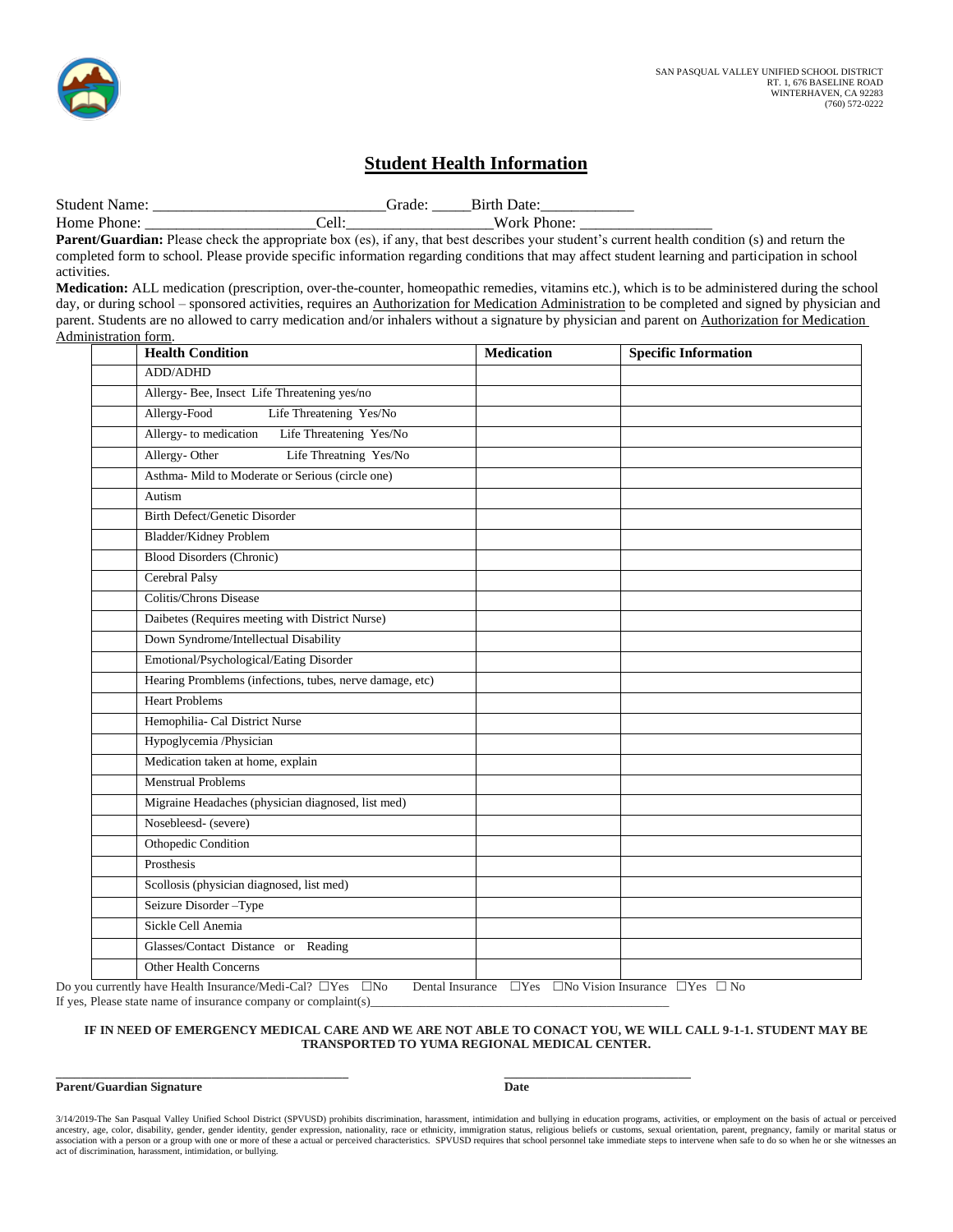

### **Información de salud del estudiante**

| <b>Nombre de Estudiante:</b> |          | <b>Fecha de Nacimiento:</b> |
|------------------------------|----------|-----------------------------|
| <b>Telefono</b>              | 'ellular | <b>Numero de Trabajo:</b>   |

PADRE/GUARDIAN: Por favor marque las casillas correspondientes, en su caso, que mejor describe las condiciones actuales de salud de su hijo y devolver el formulario completo a la escuela. Por favor proporcionar información específica con respecto a las condiciones que pueden afectar el aprendizaje y la participación de los estudiantes en las actividades escolares.

**MEDICACION:** Todos los medicamentos (con receta , sin receta médica, remedios homeopáticos , vitaminas , etc. ), que se va a administrar durante el día escolar o durante las actividades patrocinadas por la escuela , requiere una Autorización para Administración Medicación para ser completado y firmado por un médico y los padres . Los estudiantes no se les permite llevar la medicación y / o inhaladores sin una firma por el médico y los padres en el formulario de Autorización para Administración de Medicamentos

| $\checkmark$<br><b>Estado de Salud</b>                                                                                                                                                                                                                                                                                                                                                                        | <b>Medicacion</b> | <b>Informacion Especifica</b>                                                                                                                                                                                               |
|---------------------------------------------------------------------------------------------------------------------------------------------------------------------------------------------------------------------------------------------------------------------------------------------------------------------------------------------------------------------------------------------------------------|-------------------|-----------------------------------------------------------------------------------------------------------------------------------------------------------------------------------------------------------------------------|
| <b>ADD/ADHD</b>                                                                                                                                                                                                                                                                                                                                                                                               |                   |                                                                                                                                                                                                                             |
| Alergia- abeja/insect amenaza la vida Si/No                                                                                                                                                                                                                                                                                                                                                                   |                   |                                                                                                                                                                                                                             |
| Alergia-Comida amenaza la vida Si/No                                                                                                                                                                                                                                                                                                                                                                          |                   |                                                                                                                                                                                                                             |
| Alergia- Medicacion amenaza la vida Si/No                                                                                                                                                                                                                                                                                                                                                                     |                   |                                                                                                                                                                                                                             |
| Alergia- Otra amenaza la vida Si/No                                                                                                                                                                                                                                                                                                                                                                           |                   |                                                                                                                                                                                                                             |
| Asma -Leve a moderada o serio (circule uno)                                                                                                                                                                                                                                                                                                                                                                   |                   |                                                                                                                                                                                                                             |
| Autismo                                                                                                                                                                                                                                                                                                                                                                                                       |                   |                                                                                                                                                                                                                             |
| defecto de nacimiento / trastorno genético                                                                                                                                                                                                                                                                                                                                                                    |                   |                                                                                                                                                                                                                             |
| vejiga / Problema de Riñón                                                                                                                                                                                                                                                                                                                                                                                    |                   |                                                                                                                                                                                                                             |
| Trastorno de la sangre (crónica)                                                                                                                                                                                                                                                                                                                                                                              |                   |                                                                                                                                                                                                                             |
| parálisis celebral                                                                                                                                                                                                                                                                                                                                                                                            |                   |                                                                                                                                                                                                                             |
| Colitis / Enfermedad de Chron                                                                                                                                                                                                                                                                                                                                                                                 |                   |                                                                                                                                                                                                                             |
| Diabetes (requiere reunión con el distrito de la enfermera)                                                                                                                                                                                                                                                                                                                                                   |                   |                                                                                                                                                                                                                             |
| Síndrome de Down / invalidez Intelectual                                                                                                                                                                                                                                                                                                                                                                      |                   |                                                                                                                                                                                                                             |
| Transtorno Emocional/ Psychologo-Comer                                                                                                                                                                                                                                                                                                                                                                        |                   |                                                                                                                                                                                                                             |
| Problemas de audición (infeciones, tubos, daño en el nervio)                                                                                                                                                                                                                                                                                                                                                  |                   |                                                                                                                                                                                                                             |
| Problema de corazon - sin restricciones o sin restricciones<br>(circule uno)                                                                                                                                                                                                                                                                                                                                  |                   |                                                                                                                                                                                                                             |
| hemofilia-llame a la enfermera de la escuela                                                                                                                                                                                                                                                                                                                                                                  |                   |                                                                                                                                                                                                                             |
| hipoglucemia / diagnóstico médico                                                                                                                                                                                                                                                                                                                                                                             |                   |                                                                                                                                                                                                                             |
| Medicacion tomada en casa                                                                                                                                                                                                                                                                                                                                                                                     |                   |                                                                                                                                                                                                                             |
| problemas mentrual                                                                                                                                                                                                                                                                                                                                                                                            |                   |                                                                                                                                                                                                                             |
| Dolores de cabeza de migraña                                                                                                                                                                                                                                                                                                                                                                                  |                   |                                                                                                                                                                                                                             |
| Hemorragias nasales                                                                                                                                                                                                                                                                                                                                                                                           |                   |                                                                                                                                                                                                                             |
| Condición ortopédica                                                                                                                                                                                                                                                                                                                                                                                          |                   |                                                                                                                                                                                                                             |
| Prótesis                                                                                                                                                                                                                                                                                                                                                                                                      |                   |                                                                                                                                                                                                                             |
| Escoliosis                                                                                                                                                                                                                                                                                                                                                                                                    |                   |                                                                                                                                                                                                                             |
| Incautación Tipo- desorden:                                                                                                                                                                                                                                                                                                                                                                                   |                   |                                                                                                                                                                                                                             |
| La anemia de células falciformes (explicar)                                                                                                                                                                                                                                                                                                                                                                   |                   |                                                                                                                                                                                                                             |
| Lentes/Contactos distancia Lectura                                                                                                                                                                                                                                                                                                                                                                            |                   |                                                                                                                                                                                                                             |
| Otros problemas de salud Describa:<br>$\mathcal{L}_{\text{m}}$ and $\mathcal{L}_{\text{m}}$ and $\mathcal{L}_{\text{m}}$ and $\mathcal{L}_{\text{m}}$ and $\mathcal{L}_{\text{m}}$ and $\mathcal{L}_{\text{m}}$ and $\mathcal{L}_{\text{m}}$ and $\mathcal{L}_{\text{m}}$ and $\mathcal{L}_{\text{m}}$ and $\mathcal{L}_{\text{m}}$ and $\mathcal{L}_{\text{m}}$ and $\mathcal{L}_{\text{m}}$ and $\mathcal{$ |                   | $C_1$ and $C_2$ and $C_3$ and $C_4$ and $C_5$ and $C_6$ and $C_7$ and $C_8$ and $C_9$ and $C_9$ and $C_9$ and $C_9$ and $C_9$ and $C_9$ and $C_9$ and $C_9$ and $C_9$ and $C_9$ and $C_9$ and $C_9$ and $C_9$ and $C_9$ and |

Tiene actualmente seguro de salud / Medi-Cal?  $\Box$ Si  $\Box$ No Seguro dental  $\Box$ Si  $\Box$ No Seguro de vision  $\Box$ Si  $\Box$ No En caso afirmativo, indique el nombre de la compañía de seguros o la (s) queja (s)

**\_\_\_\_\_\_\_\_\_\_\_\_\_\_\_\_\_\_\_\_\_\_\_\_\_\_\_\_\_\_\_\_\_\_ \_\_\_\_\_\_\_\_\_\_\_\_\_\_\_\_\_\_\_\_\_\_\_\_**

#### **SI NECESITA ATENCIÓN MÉDICA DE EMERGENCIA Y NO PODEMOS CONTACTARLO, LLAMAREMOS AL 9-1-1. EL ESTUDIANTE PUEDE SER TRANSPORTADO AL CENTRO MEDICO REGIONAL DE YUMA.**

**Firma del Padre / Tutor Fecha**

<sup>3/14/2019-</sup>The San Pasqual Valley Unified School District (SPVUSD) prohibits discrimination, harassment, intimidation and bullying in education programs, activities, or employment on the basis of actual or perceived<br>ancestr association with a person or a group with one or more of these a actual or perceived characteristics. SPVUSD requires that school personnel take immediate steps to intervene when safe to do so when he or she witnesses an act of discrimination, harassment, intimidation, or bullying.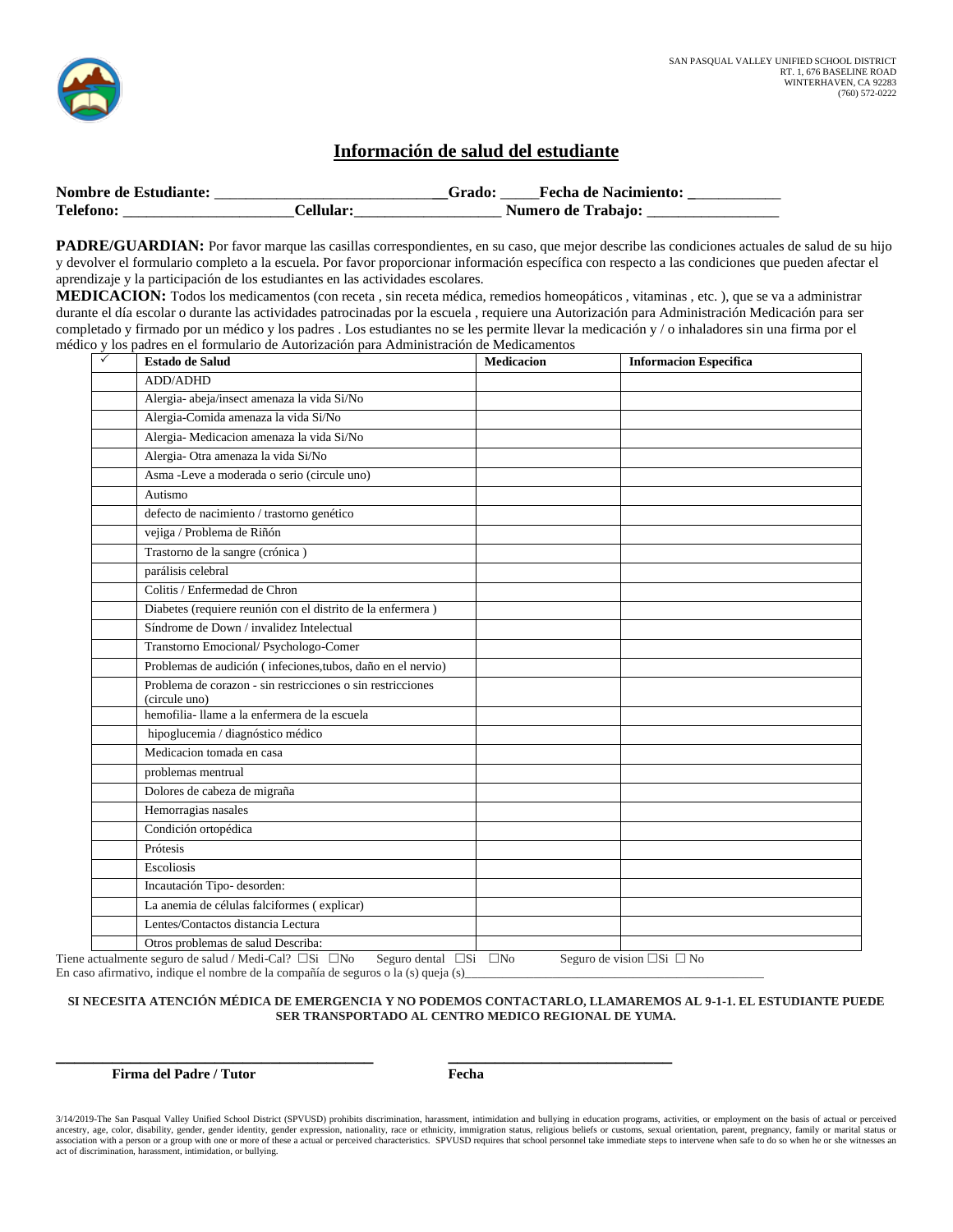

### **PHOTOGRAPHY/VIDEO RELEASE FORM**

During the school year, San Pasqual Valley Unified School District host events and gather photographs and/or video footage. Your child's participation in these events is important, and parent permission is needed to include him or her in events where photography may take place. Parents/Guardians who prefer that their child not be photographed or video recorded must notify their school by using this form. Schools make every effort to ensure the wishes of the parent/guardian. Please be aware that photographing and video recording by devices such as mobile phones may take place without the knowledge of the teacher, principal or district staff. PARENTS OR GUARDIANS: Indicate your level of permission OR use the last circle to opt out completely.

 $\Box$  I give my permission to have my student photographed and/or video recorded by the school or district and to have my child's name published in order to credit his or her work. Photos and videos may be used on school or district websites, social media, brochures, etc.

 $\Box$  **I DO NOT** want my child's name, photo, or video published publicly.

| Student's Name | Parent's Signature       |
|----------------|--------------------------|
| Phone (day)    | Email Address (optional) |

### **FORMULARIO PARA CONSENTIMIENTO DE FOTOGRAFÍA/VIDEO**

Durante el año escolar, el Distrito Unificado del Valle de San Pasqual organiza eventos y se toman fotografías y/o videos. La participación de su hijo en estos eventos es importante y se necesita el permiso de los padres para incluirlo en los eventos en los que se pueden realizar fotografías. Los padres/tutores que prefieran que su hijo no sea fotografiado o grabado en video deben notificarlo a la escuela mediante este formulario. Las escuelas hacen todo lo posible para garantizar los deseos de los padres/tutores. Tenga en cuenta que la toma de fotografías y grabación de videos mediante dispositivos como teléfonos móviles pueden realizarse sin el conocimiento del maestro, el director o el personal del distrito.PADRES O TUTORES: Favor de escoger una de las siguientes opciones.

 $\Box$  Doy mi permiso para que mi hijo(a) sea fotografiado y/o grabado en video por la escuela o el distrito y para que se publique el nombre de mi hijo(a) a fin de acreditar su trabajo. Fotos y videos pueden ser utilizados en sitios web de la escuela o el distrito, medios de comunicación social, folletos, etc.

**NO** quiero que se publique públicamente el nombre, la foto, o el video de mi hijo.

| Nombre del Estudiante    | Firma del Padre/Guardián      |
|--------------------------|-------------------------------|
| Número de teléfono (día) | Correo Electrónico (opcional) |

3/14/2019-The San Pasqual Valley Unified School District (SPVUSD) prohibits discrimination, harassment, intimidation and bullying in education programs, activities, or employment on the basis of actual or perceived ancestry, age, color, disability, gender, gender identity, gender expression, nationality, race or ethnicity, immigration status, religious beliefs or customs, sexual orientation, parent, pregnancy, family or marital statu association with a person or a group with one or more of these a actual or perceived characteristics. SPVUSD requires that school personnel take immediate steps to intervene when safe to do so when he or she witnesses an act of discrimination, harassment, intimidation, or bullying.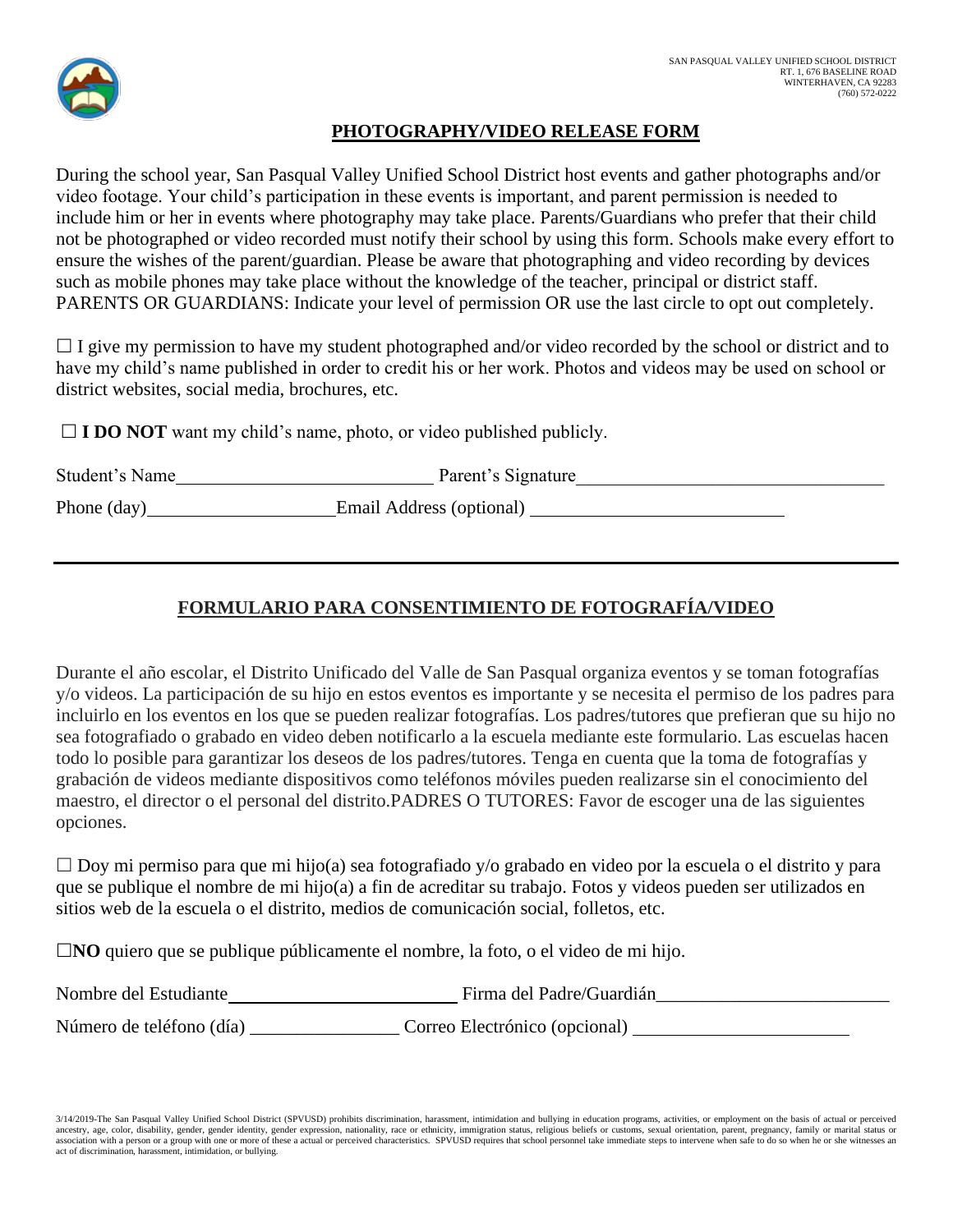

### **Online/Internet Services: User Obligations and Responsibilities**

Students are authorized to use district equipment to access the Internet or other online services in accordance with Board policy 6163.4, the user obligations and responsibilities specified below, and the district's Acceptable Use Agreement.

**1**. The student in whose name an online services account is issued is responsible for its proper use at all times. Students shall keep personal account numbers and passwords private and shall only use the account to which they have been assigned.

**2**. Students shall use the district's system safely, responsibly, and primarily for educational purposes.

- a. **NOT permitted**: Games, Social Media, Internet Games, YouTube, chat rooms, Instant Messengers, Blog Websites, Fantasy Sports, etc.
- b. Students should save on their Google drive or approved USB Drive only.
- c. Bypassing the school's firewall will result in loss of internet and computer use at the administration's discretion.

**3**. Students shall not access, post, submit, publish, or display harmful or inappropriate matter that is threatening, obscene, disruptive, or sexually explicit, or that could be construed as harassment or disparagement of others based on their race/ethnicity, national origin, sex, gender, sexual orientation, age, disability, religion, or political beliefs.

**4**. Unless otherwise instructed by school personnel, students shall not disclose, use, or disseminate personal identification information about themselves or others when using email, chat rooms, or other forms of direct electronic communication. Students also shall be cautioned not to disclose such information by other means to individuals contacted through the Internet without the permission of their parents/guardians.

**5.** Students shall not use the system to encourage the use of drugs, alcohol, or tobacco, nor shall they promote unethical practices or any activity prohibited by law, Board policy, or administrative regulations.

**6**. Students shall not use the system to engage in commercial or other for-profit activities.

**7**. Students shall not use the system to threaten, intimidate, harass, or ridicule other students or staff.

**8**. Copyrighted material shall be posted online only in accordance with applicable copyright laws. Any materials utilized for research projects should be given proper credit as with any other printed source of information.

**9.** Students shall not intentionally upload, download, or create computer viruses and/or maliciously attempt to harm or destroy district equipment or materials or manipulate the data of any other user, including so-called "hacking."

**10**. Students shall not attempt to interfere with other users' ability to send or receive email, nor shall they attempt to read, delete, copy, modify, or use another individual's identity.

**11**. Students shall report any security problem or misuse of the services to the teacher or principal.

**12**. Food and drinks are not permitted near computers.

**13**. **No Guarantees**. The District will make good faith efforts to protect children from inappropriate or harmful matter which may be on the internet. At the same time in signing this agreement, the parent and student recognize that the District makes no guarantees about preventing improper access to such materials on the part of the student.

| Student Name (please print clearly):         |
|----------------------------------------------|
| Student Signature:                           |
| Parent/Guardian Name (please print clearly): |

Parent/Guardian Signature: \_\_\_\_\_\_\_\_\_\_\_\_\_\_\_\_\_\_\_\_\_\_\_\_\_\_\_\_\_\_\_\_\_\_\_\_\_\_\_\_\_\_\_\_\_\_\_\_\_\_\_\_\_\_\_\_\_\_\_\_\_\_\_\_

Date:  $\Box$ 

3/14/2019-The San Pasqual Valley Unified School District (SPVUSD) prohibits discrimination, harassment, intimidation and bullying in education programs, activities, or employment on the basis of actual or perceived ancestry, age, color, disability, gender, gender identity, gender expression, nationality, race or ethnicity, immigration status, religious beliefs or customs, sexual orientation, parent, pregnancy, family or marital statu association with a person or a group with one or more of these a actual or perceived characteristics. SPVUSD requires that school personnel take immediate steps to intervene when safe to do so when he or she witnesses an act of discrimination, harassment, intimidation, or bullying.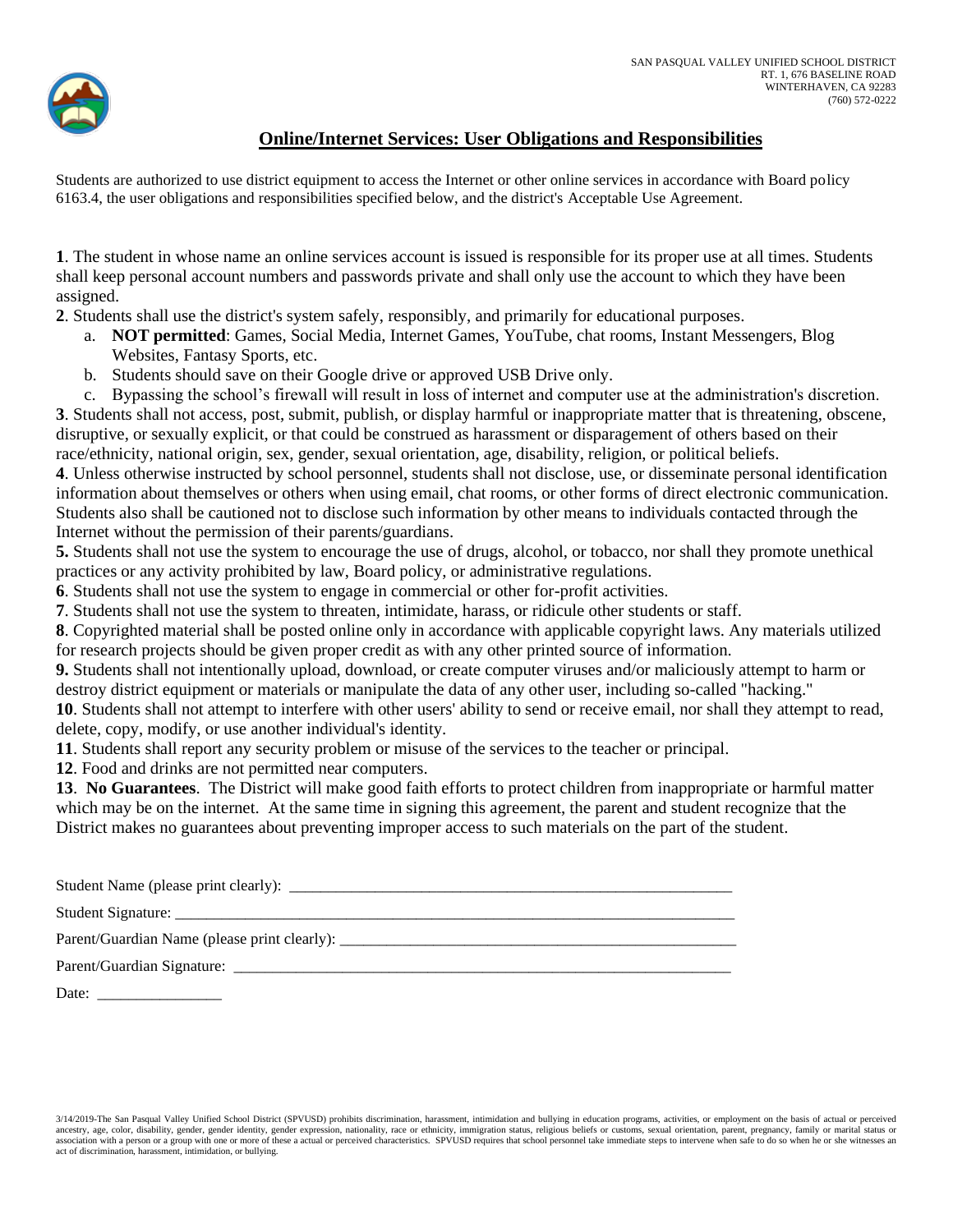

### **Servicios de Internet: Obligaciones y responsabilidades del usuario**

Los estudiantes están autorizados a usar el equipo del distrito para acceder a Internet u otros servicios en línea de acuerdo con la política de la Junta 6163.4, las obligaciones y responsabilidades del usuario que se especifican a continuación y el Acuerdo de Uso Aceptable del distrito.

- 1) El estudiante en cuyo nombre se emite una cuenta de servicios en línea es responsable de su uso adecuado en todo momento. Los estudiantes mantendrán la privacidad de los números de cuenta y contraseñas personales y solo usarán la cuenta a la que se les asignó.
- 2) Los estudiantes usarán el sistema del distrito de manera segura, responsable y principalmente con fines educativos.
	- a) **NO permitido:** juegos, redes sociales, juegos en Internet, YouTube, salas de chat, mensajeros instantáneos, sitios web de blogs, deportes de fantasía, etc.
	- b) Los estudiantes deben guardar en su unidad de Google o única unidad USB aprobado.
	- c) Si se omite el firewall de la escuela, se perderá el uso de internet y de computadoras a discreción de la administración.
- 3) Los estudiantes no deben acceder, publicar, enviar, publicar o mostrar material dañino o inapropiado que sea amenazador, obsceno, perturbador o sexualmente explícito, o que pueda interpretarse como acoso o desprecio de otros en función de su raza / etnia, origen nacional, Sexo, género, orientación sexual, edad, discapacidad, religión o creencias políticas.
- 4) A menos que el personal de la escuela indique lo contrario, los estudiantes no divulgarán, utilizarán ni divulgarán información de identificación personal sobre ellos mismos u otras personas cuando utilicen correos electrónicos, salas de chat u otras formas de comunicación electrónica directa. También se debe advertir a los estudiantes que no divulguen dicha información por otros medios a las personas contactadas a través de Internet sin el permiso de sus padres / tutores.
- 5) Los estudiantes no deben usar el sistema para alentar el uso de drogas, alcohol o tabaco, ni deben promover prácticas no éticas o cualquier actividad prohibida por la ley, la política de la Junta o los reglamentos administrativos.
- 6) Los estudiantes no deben usar el sistema para participar en actividades comerciales u otras actividades con fines de lucro.
- 7) Los estudiantes no deben usar el sistema para amenazar, intimidar, acosar o ridiculizar a otros estudiantes o personal.
- 8) El material con derechos de autor se publicará en línea solo de conformidad con las leyes de derechos de autor aplicables. Cualquier material utilizado para proyectos de investigación debe recibir el crédito adecuado, al igual que con cualquier otra fuente de información impresa.
- 9) Los estudiantes no deben cargar, descargar o crear virus de computadora intencionalmente o intentar maliciosamente dañar o destruir equipos o materiales del distrito o manipular los datos de cualquier otro usuario, incluido el llamado "pirateo".
- 10) Los estudiantes no deben intentar interferir con la capacidad de otros usuarios para enviar o recibir correos electrónicos, ni deben intentar leer, eliminar, copiar, modificar o usar la identidad de otra persona.
- 11) Los estudiantes deben reportar cualquier problema de seguridad o mal uso de los servicios al maestro o director.
- 12) No se permiten comidas ni bebidas cerca de las computadoras.
- 13) **No hay garantías.** El Distrito hará esfuerzos de buena fe para proteger a los niños de asuntos inapropiados o dañinos que puedan estar en Internet. Al mismo tiempo que se firma este acuerdo, el padre y el estudiante reconocen que el Distrito no ofrece garantías sobre la prevención del acceso indebido a dichos materiales por parte del estudiante.

| Fecha: $\frac{1}{2}$ |
|----------------------|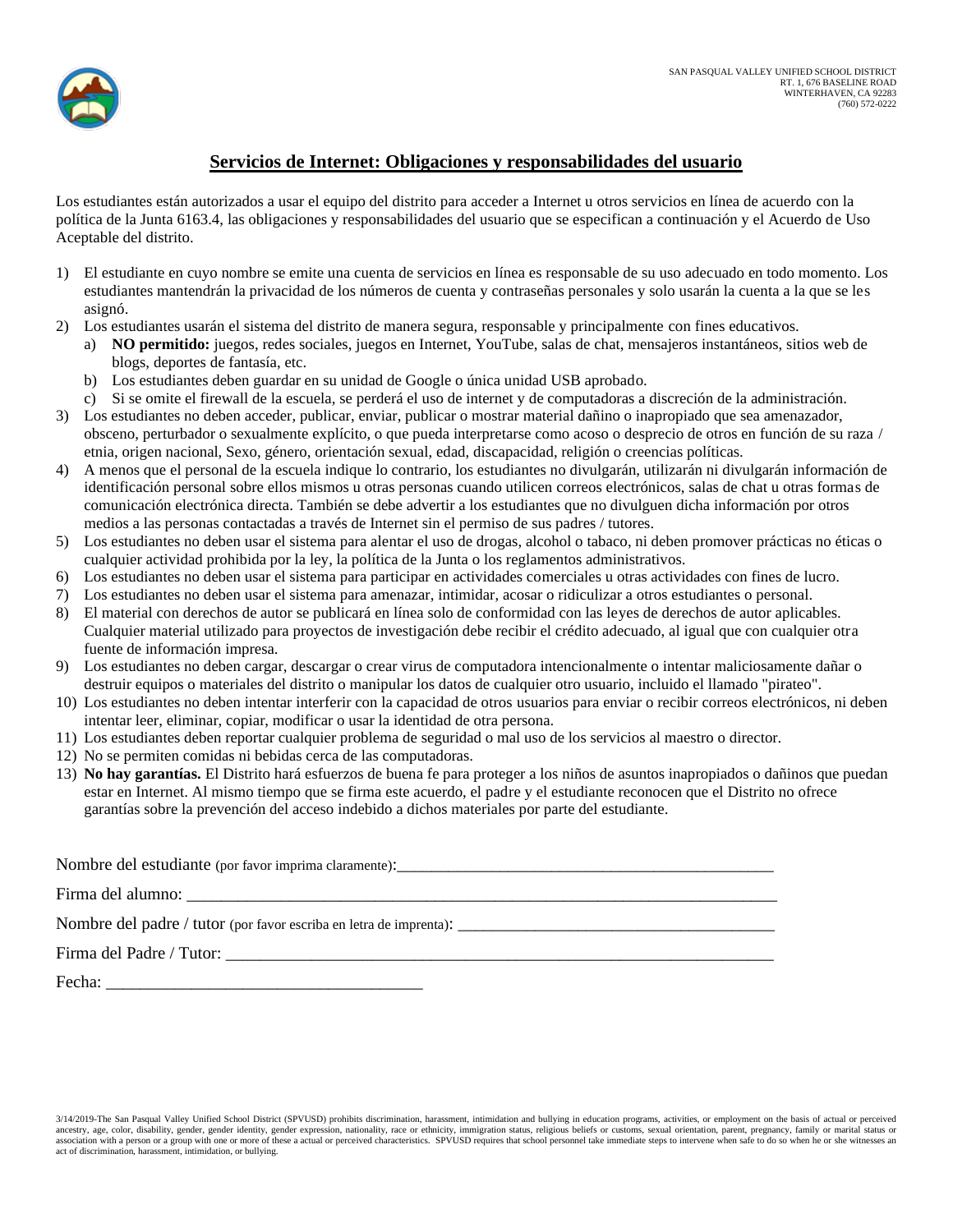### **Household Income Data Collection – San Pasqual Valley USD/ 2021-2022 SY**

|                                                              |               | <b>PART I: Fill in the following information for children living in your household</b> |                   |       |       |
|--------------------------------------------------------------|---------------|----------------------------------------------------------------------------------------|-------------------|-------|-------|
| Name of Child(ren) attending a California K-12 Public School |               | <b>School</b>                                                                          | <b>Birth Date</b> | Grade |       |
| Last                                                         | <b>Middle</b> | First                                                                                  | <b>Attending</b>  |       | Level |
| -1.                                                          |               |                                                                                        |                   |       |       |
| $\overline{2}$ .                                             |               |                                                                                        |                   |       |       |
| 3.                                                           |               |                                                                                        |                   |       |       |
| 4.                                                           |               |                                                                                        |                   |       |       |
| 5.                                                           |               |                                                                                        |                   |       |       |
| 6.                                                           |               |                                                                                        |                   |       |       |

| <b>PART II: Fill in the following information for Household Size</b> |                                                          |  |  |  |  |  |  |  |  |  |
|----------------------------------------------------------------------|----------------------------------------------------------|--|--|--|--|--|--|--|--|--|
|                                                                      | Total number of adults and children in Household:        |  |  |  |  |  |  |  |  |  |
|                                                                      | Circle one: 1 2 3 4 5 6 7 8<br>Other                     |  |  |  |  |  |  |  |  |  |
|                                                                      | See back of this form for information on household size. |  |  |  |  |  |  |  |  |  |

| PART III: Fill in the following for each source of Household Income                                                                                                                                                                                                                        |      |      |      |      |    |  |  |  |
|--------------------------------------------------------------------------------------------------------------------------------------------------------------------------------------------------------------------------------------------------------------------------------------------|------|------|------|------|----|--|--|--|
| <b>Household Income reported by Frequency:</b>                                                                                                                                                                                                                                             |      |      |      |      |    |  |  |  |
| <b>Amount if</b><br><b>Amount if</b><br><b>Amount if</b><br><b>Amount if</b><br><b>Amount if</b><br><b>Paid Twice</b><br><b>Paid Every</b><br><b>Household Members</b><br>Paid<br>Paid<br><b>Paid Weekly</b><br><b>Other Week</b><br><b>Per Month</b><br><b>Monthly</b><br><b>Annually</b> |      |      |      |      |    |  |  |  |
| 1.                                                                                                                                                                                                                                                                                         | \$   | \$   | \$   | \$   | \$ |  |  |  |
| 2.                                                                                                                                                                                                                                                                                         | \$   | \$   | \$   | \$   | \$ |  |  |  |
| 3.                                                                                                                                                                                                                                                                                         | \$   | \$   | \$   | \$   | \$ |  |  |  |
| 4.                                                                                                                                                                                                                                                                                         | \$   | \$   | \$   | \$   | \$ |  |  |  |
| All Additional Income                                                                                                                                                                                                                                                                      | \$   | \$   | \$   | \$   | \$ |  |  |  |
| Subtotal                                                                                                                                                                                                                                                                                   | \$   | \$   | \$   | \$   | \$ |  |  |  |
| Multiply Subtotal by:                                                                                                                                                                                                                                                                      | X 52 | X 24 | X 26 | X 12 |    |  |  |  |
| $\mathcal{S}$<br>$\mathcal{S}$<br>$\mathcal{S}$<br>$\mathcal{S}$<br><b>Total Income by Frequency</b>                                                                                                                                                                                       |      |      |      |      |    |  |  |  |
| $\overline{a}$<br>$\sim$ $\sim$ $\sim$<br>$\alpha$ as a set of $\alpha$                                                                                                                                                                                                                    |      |      |      |      |    |  |  |  |

**Total Household Income** (sum of all columns): **\$**

### **PART IV: Signature**

\_\_\_\_\_\_\_\_\_\_\_\_\_\_\_\_\_\_\_\_\_\_\_\_\_\_\_\_ \_\_\_\_\_\_\_ \_\_\_\_\_\_\_\_\_\_\_\_\_\_\_\_\_\_\_\_\_\_\_\_\_\_\_\_\_\_\_\_\_ **Completing this Form Completing this Form**

**Signature of Adult Household Member Date Printed Name of Adult Household Member**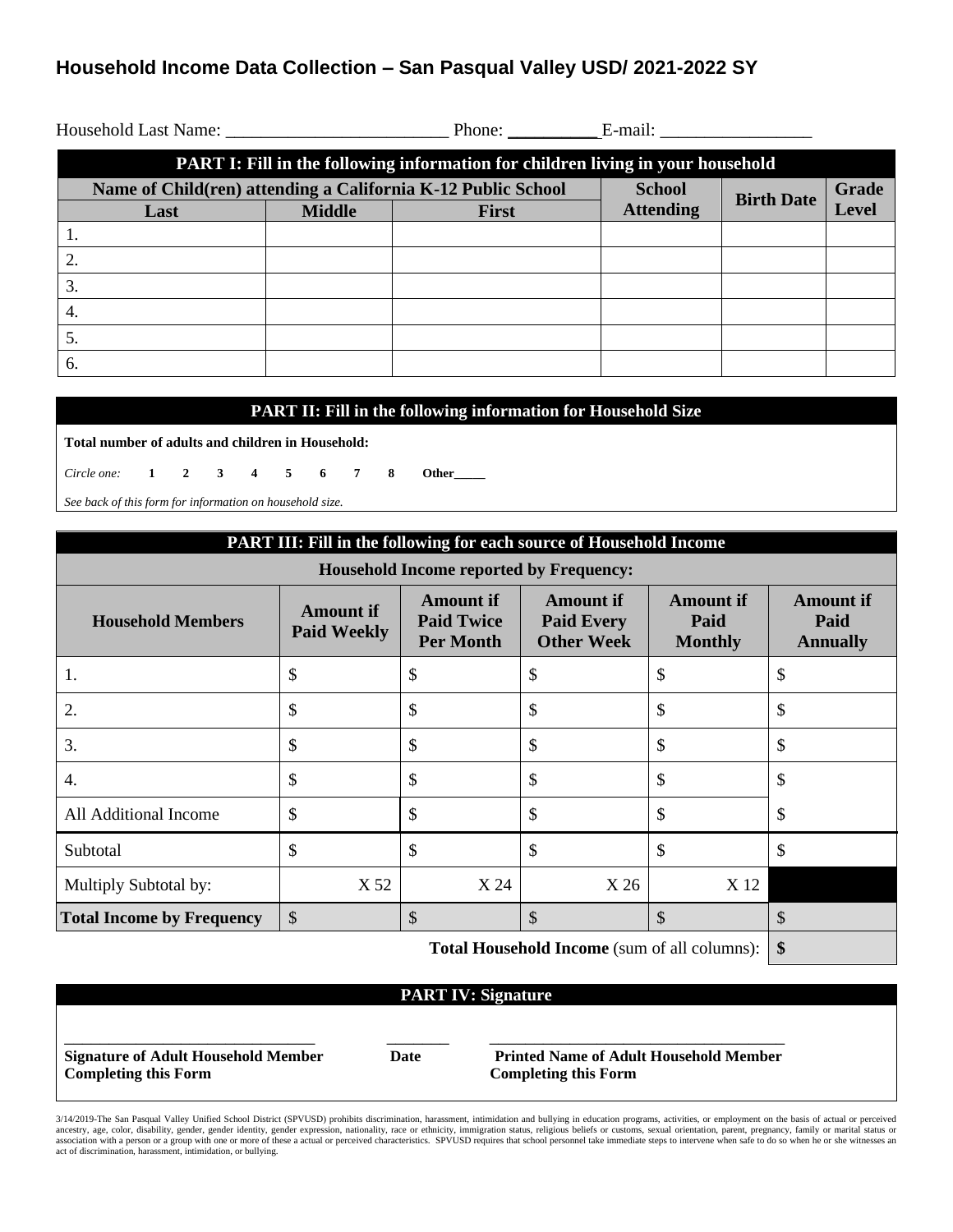*I certify (promise) that the information provided on this form is true and that I included all income. I understand that the school may receive state and federal funds based on the information I provide and that the information could be subject to review.*

*The information submitted on this form is a confidential educational record and is therefore protected by all relevant federal and state privacy laws that pertain to educational records including, without limitation, the Family Educational Rights and Privacy Act of 1974 (FERPA), as amended (20 U.S.C. § 1232g; 34 CFR Part 99); Title 2, Division 4, Part 27, Chapter 6.5 of the California Education Code, beginning at Section 49060 et seq.; the California Information Practices Act (California Civil Code Section 1798 et seq.) and Article 1, Section 1 of the California Constitution.*

#### *Who should I include in "Household Size"?*

You must include yourself and all people living in your household, related or not (for example, children, grandparents, other relatives, or friends) who share income and expenses. If you live with other people who are economically independent (for example, who do not share income with your children, and who pay a pro-rated share of expenses), do *not* include them.

*What is included in "Total Household Income"?* Total Household Income includes all of the following:

- **Gross earnings from work:** Use your gross income, not your take-home pay. Gross income is the amount earned before taxes and other deductions. This information can be found on your pay stub or if you are unsure, your supervisor can provide this information. Net income should only be reported for self-owned business, farm, or rental income.
- **Welfare, Child Support, Alimony:** Include the amount each person living in your household receives from these sources, including any amount received from CalWORKs.
- **Pensions, Retirement, Social Security, Supplemental Security Income (SSI), Veteran's benefits (VA benefits), and disability benefits:** Include the amount each person living in your household receives from these sources.
- **All Other Income:** Include worker's compensation, unemployment or strike benefits, regular contributions from people who do not live in your household, and any other income received. Do not include income from CalFresh, WIC, federal education benefits and foster payments received by your household.
- **Military Housing Allowances and Combat Pay:** Include off-base housing allowances. *Do not* include Military Privatized Housing Initiative or combat pay.
- **Overtime Pay:** Include overtime pay ONLY if you receive it on a regular basis.

#### *How do I report household income for pay received on a weekly, twice per month, every other week, monthly, and annual basis?*

- For each household member determine the frequency in which income is received (weekly, twice per month, every other week, monthly, or annually) and enter amount in appropriate column. For example, if you are paid twice per month report the gross amount of your paycheck in the appropriate column.
- Repeat these steps for each source of income for each household member. If you have more sources of income than columns provided, report all additional income in the appropriate column.
- Add amounts reported in each column in the subtotal row. Multiply each subtotal by the appropriate number, as indicated on the form.
- Add all columns to determine the Total Household Income.

If your income changes, include the wages/salary that you regularly receive. For example, if you normally make \$1,000 each month, but you missed some work last month and made \$900, put down that you made \$1,000 per month. Only include overtime pay if you receive it on a regular basis. If you have lost your job or had your hours or wages reduced, enter zero or your current reduced income.

#### **For additional information on Household Size and Gross Household Income, please see the Eligibility Manual for School Meals on the U.S. Department of Agriculture Guidance and Resource Web page at** <http://www.fns.usda.gov/cnd/guidance/default.htm>**.**

<sup>3/14/2019-</sup>The San Pasqual Valley Unified School District (SPVUSD) prohibits discrimination, harassment, intimidation and bullying in education programs, activities, or employment on the basis of actual or perceived ancestry, age, color, disability, gender, gender identity, gender expression, nationality, race or ethnicity, immigration status, religious beliefs or customs, sexual orientation, parent, pregnancy, family or marital statu association with a person or a group with one or more of these a actual or perceived characteristics. SPVUSD requires that school personnel take immediate steps to intervene when safe to do so when he or she witnesses an act of discrimination, harassment, intimidation, or bullying.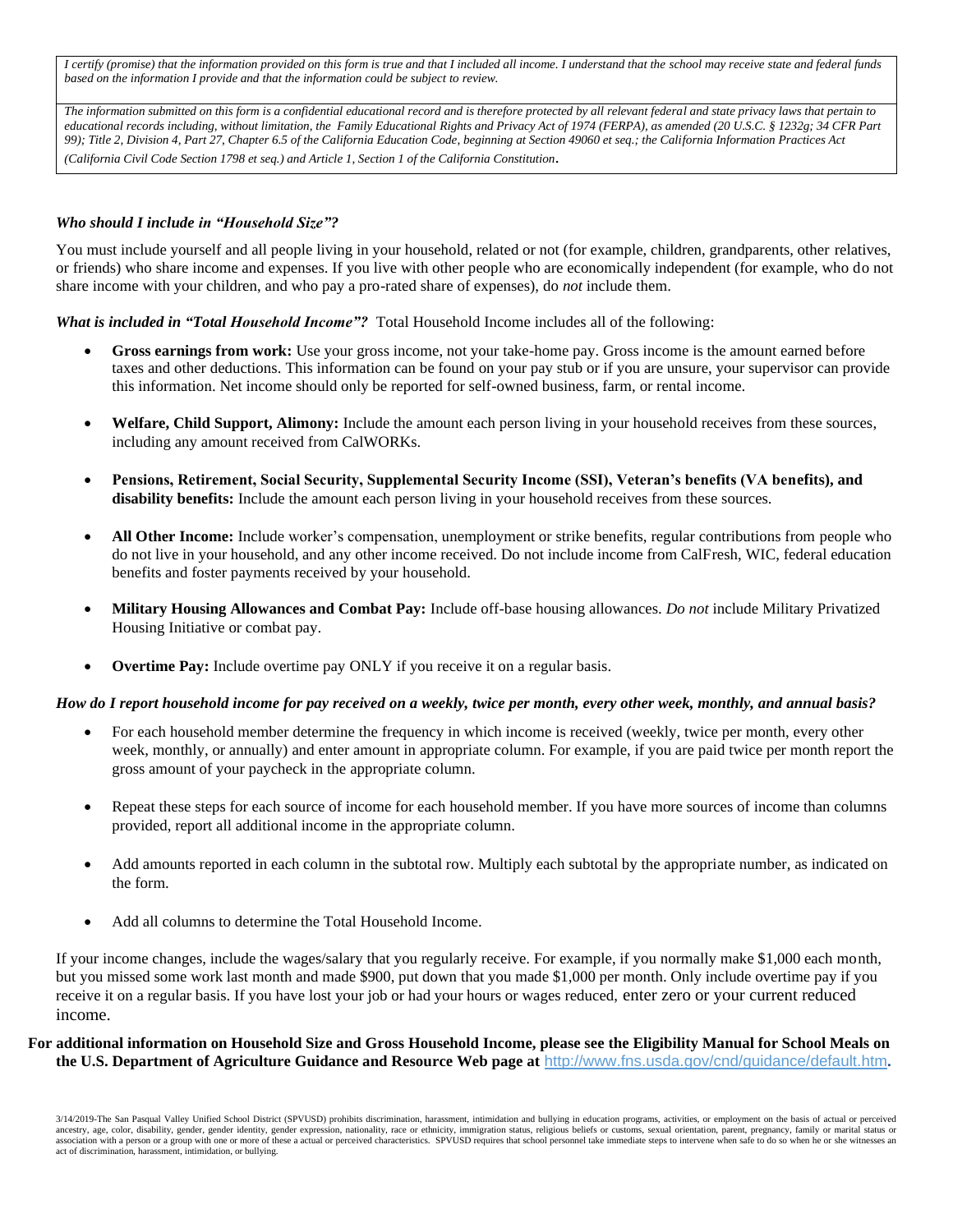### **Recopilación de datos de los ingresos del hogar – San Pasqual Valley USD/2020-2021**

|                                                                                                              |              |                   |       |                      |  |  | SECCIÓN I: Proporcione la siguiente información acerca de los niños que vivan en su hogar |            |  |  |
|--------------------------------------------------------------------------------------------------------------|--------------|-------------------|-------|----------------------|--|--|-------------------------------------------------------------------------------------------|------------|--|--|
| Nombre del niño o niños que asisten a una escuela pública de<br>California del kindergarten al doceavo grado | Escuela a la | Fecha de          | Grado |                      |  |  |                                                                                           |            |  |  |
| <b>Apellido</b>                                                                                              |              | Segundo<br>nombre |       | <b>Primer nombre</b> |  |  | que asiste                                                                                | nacimiento |  |  |
| 1.                                                                                                           |              |                   |       |                      |  |  |                                                                                           |            |  |  |
| 2.                                                                                                           |              |                   |       |                      |  |  |                                                                                           |            |  |  |
| 3.                                                                                                           |              |                   |       |                      |  |  |                                                                                           |            |  |  |
| 4.                                                                                                           |              |                   |       |                      |  |  |                                                                                           |            |  |  |
| 5.                                                                                                           |              |                   |       |                      |  |  |                                                                                           |            |  |  |
| SECCIÓN II: Proporcione la siguiente información acerca de la cantidad de integrantes del hogar              |              |                   |       |                      |  |  |                                                                                           |            |  |  |
| Cantidad total de adultos y niños en el hogar:                                                               |              |                   |       |                      |  |  |                                                                                           |            |  |  |
| <i>Encierre en un círculo:</i> 1 2 3 4 5 6 7 8 Otra                                                          |              |                   |       |                      |  |  |                                                                                           |            |  |  |

*Vea el reverso de este formulario para obtener información sobre la cantidad de integrantes del hogar.*

| SECCIÓN III: Proporcione la siguiente información acerca de cada fuente de ingresos del hogar |                                                          |                                               |                                               |                                           |                                         |  |  |  |
|-----------------------------------------------------------------------------------------------|----------------------------------------------------------|-----------------------------------------------|-----------------------------------------------|-------------------------------------------|-----------------------------------------|--|--|--|
| Ingresos del hogar que se declaran por frecuencia:                                            |                                                          |                                               |                                               |                                           |                                         |  |  |  |
| Integrantes del hogar                                                                         | Cantidad si<br>se le paga<br>semanalment<br>$\mathbf{e}$ | Cantidad si se<br>le paga dos<br>veces al mes | Cantidad si se le<br>paga cada dos<br>semanas | Cantidad si se le<br>paga<br>mensualmente | Cantidad si se<br>le paga<br>anualmente |  |  |  |
| 1.                                                                                            | \$                                                       | \$                                            | \$                                            | \$                                        | \$                                      |  |  |  |
| 2.                                                                                            | \$                                                       | \$                                            | \$                                            | \$                                        | \$                                      |  |  |  |
| 3.                                                                                            | \$                                                       | \$                                            | \$                                            | \$                                        | \$                                      |  |  |  |
| 4.                                                                                            | \$                                                       | \$                                            | \$                                            | \$                                        | \$                                      |  |  |  |
| Todos los ingresos adicionales                                                                | \$                                                       | \$                                            | \$                                            | \$                                        | \$                                      |  |  |  |
| Subtotal                                                                                      | \$                                                       | \$                                            | \$                                            | \$                                        | \$                                      |  |  |  |
| Multiplique el subtotal por:                                                                  | X 52                                                     | X 24                                          | X 26                                          | X 12                                      |                                         |  |  |  |
| Total de ingresos por<br>frecuencia                                                           | \$                                                       | \$                                            | \$                                            | \$                                        | D                                       |  |  |  |
| Total de ingresos del bogor (sumo todas las columnes):                                        |                                                          |                                               |                                               |                                           |                                         |  |  |  |

**Total de ingresos del hogar** (sume todas las columnas): **\$**

#### **SECCIÓN IV: Firma**

Firma del miembro de la familia Fecha Nombre en letra de molde

\_\_\_\_\_\_\_\_\_\_\_\_\_\_\_\_\_\_\_\_\_\_\_\_\_\_\_\_ \_\_\_\_\_\_\_ \_\_\_\_\_\_\_\_\_\_\_\_\_\_\_\_\_\_\_\_\_\_\_\_\_\_\_\_\_\_\_\_\_\_\_\_\_\_\_

*Certifico (prometo) que la información que proporciono en este formulario es verdadera y que he incluido todos los ingresos. Entiendo que la escuela podría recibir fondos federales y estatales basados en la información que proporciono y que dicha información podría estar sujeta a revisión.*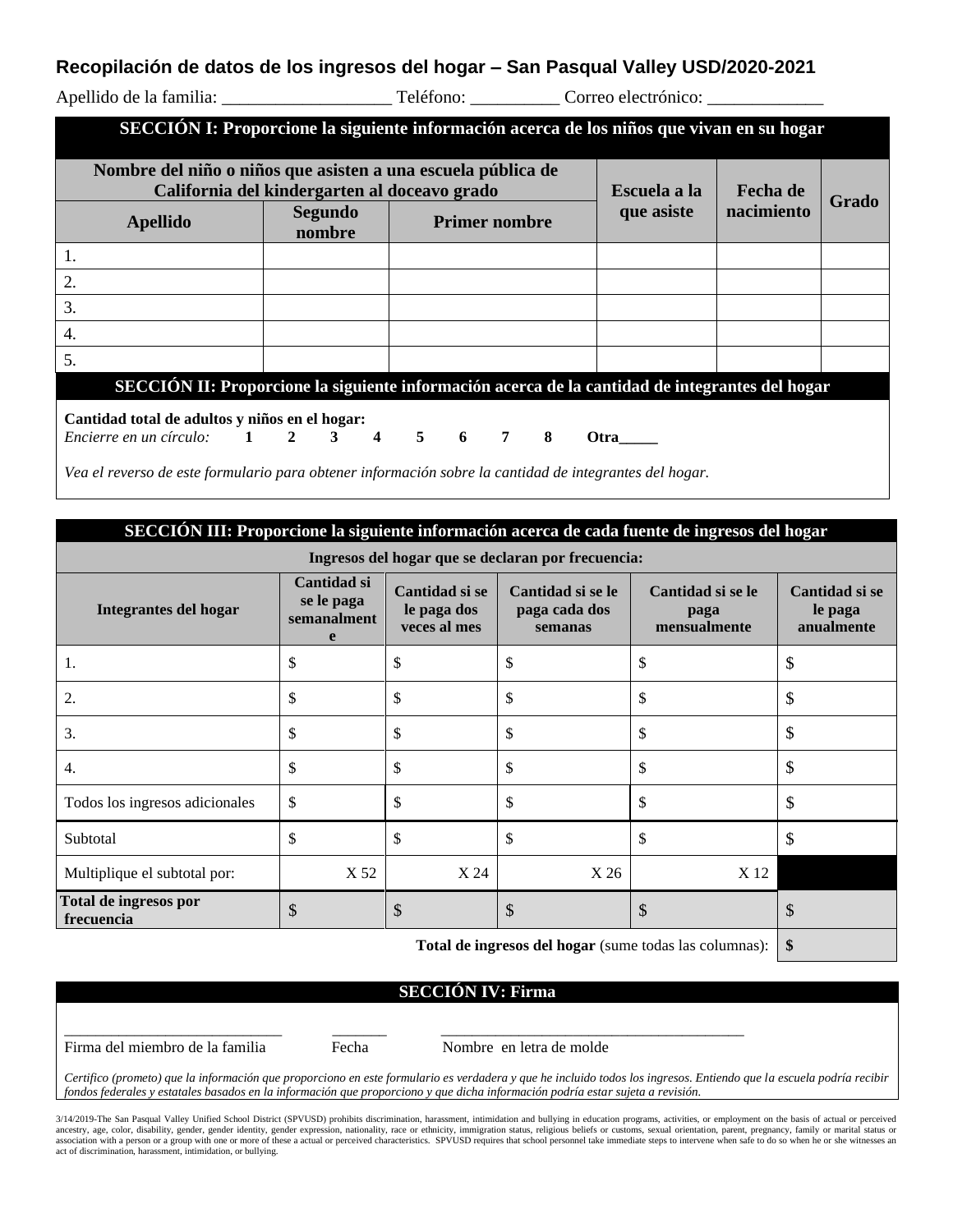*La información que se presenta en este formulario es un registro académico confidencial y por lo tanto está protegida por todas las leyes de confidencialidad federales y estatales que conciernen a los registros académicos incluyendo, entre otros, la Ley de Confidencialidad y Derechos Educativos de la Familia (FERPA) de 1974, en su forma enmendada (artículo 1232g del título 20 del Código de los EE.UU. [U.S.C.]; parte 99 del título 34 del Código de Reglamentos Federales [CFR]); el título 2, división 4, parte 27, capítulo 6.5 del Código de Educación de California (California Education Code), comenzando en la sección 49060 y siguientes.; la Ley de Prácticas Informativas de California [California Information Practices Act] (sección 1798 y siguientes del Código Civil de California [California Civil Code]) y el artículo 1, sección 1 de la Constitución de California.*

### *¿A quién debo incluir en "cantidad de integrantes del hogar"?*

Debe incluirse a usted y a todas las personas que vivan en su hogar, sean parientes o no (por ejemplo, hijos, abuelos, otros parientes o amigos), que compartan ingresos y gastos. Si vive con otras personas que son económicamente independientes (por ejemplo, que no comparten ingresos con sus hijos, y que pagan una cuota proporcional de los gastos), *no* las incluya.

*¿Qué está incluido en el "total de ingresos del hogar"?* El total de ingresos del hogar incluye todo lo siguiente:

- **Ingresos brutos del empleo:** Utilice sus ingresos brutos, no la paga que lleva a casa. El ingreso bruto es la cantidad que gana antes de impuestos y otras deducciones. Puede encontrar esta información en su recibo de pago o, si no está seguro, su supervisor puede brindarle esta información. Sólo debe declarar el ingreso neto para los ingresos generados por algún negocio, granja o alquiler de bienes de su propiedad.
- **Asistencia social, pensión para menores, pensión de manutención para ex cónyuges:** Incluya la cantidad que cada persona que viva en su hogar reciba de estas fuentes, incluyendo cualquier cantidad que reciba de CalWORKs.
- **Pensiones, retiro, seguro social, ingreso suplementario de seguridad (SSI, por sus siglas en inglés), beneficios para veteranos (VA, por sus siglas en inglés) y beneficios por discapacidad:** Incluya la cantidad que cada persona que viva en su hogar reciba de estas fuentes**Todos los demás tipos de ingresos:** Incluya la compensación por accidentes laborales, los beneficios por desempleo o huelga, las contribuciones regulares de personas que no vivan en su hogar y cualquier otro ingreso que reciba. No incluya los ingresos de CalFresh, WIC, beneficios educativos federales o pagos por el cuidado adoptivo temporal (conocido en inglés como foster care) que reciban los integrantes de su hogar.
- **Subsidios de vivienda para militares y paga por combate:** Incluya los subsidios de vivienda fuera de la base. No incluya la paga por la iniciativa de vivienda militar privatizada o la paga por combate.
- **Paga de horas extras:** Incluya la paga de horas extras SÓLO si la recibe regularmente.

### *¿Cómo declaro los ingresos del hogar por la paga que recibo semanalmente, dos veces al mes, cada dos semanas, mensual y anualmente?*

- Para cada integrante del hogar, determine la frecuencia con la que recibe el ingreso (semanalmente, dos veces al mes, cada dos semanas, mensual o anualmente) y anote la cantidad en la columna correspondiente. Por ejemplo, si le pagan dos veces al mes, declare la cantidad bruta de su recibo de paga en la columna correspondiente.
- Repita estos pasos para cada fuente de ingresos de cada integrante del hogar. Si tiene más fuentes de ingresos que las columnas que se proporcionan, declare el ingreso adicional en la columna que corresponda.
- Sume las cantidades declaradas en cada columna en el renglón de subtotal. Multiplique cada subtotal por el número apropiado, como se indica en el formulario.
- Sume todas las columnas para determinar el total de ingresos del hogar.

Si hay cambios en su ingreso, incluya el salario que reciba regularmente. Por ejemplo, si gana normalmente \$1,000 al mes, pero faltó un tiempo al trabajo el mes pasado y ganó \$900, anote que recibió \$1,000 al mes. Sólo incluya la paga de horas extras si la recibe regularmente. Si perdió su empleo o le redujeron la cantidad de horas o el sueldo, anote cero o el ingreso reducido actual.

#### **Para obtener más información sobre el número de integrantes y los ingresos del hogar, consulte el manual de elegibilidad para recibir comidas escolares (conocido en inglés como Eligibility Manual for School Meals) en la página web de orientación y recursos del Departamento de Agricultura de EE.UU. en** <http://www.fns.usda.gov/cnd/guidance/default.htm>**.**

3/14/2019-The San Pasqual Valley Unified School District (SPVUSD) prohibits discrimination, harassment, intimidation and bullying in education programs, activities, or employment on the basis of actual or perceived ancestry, age, color, disability, gender, gender identity, gender expression, nationality, race or ethnicity, immigration status, religious beliefs or customs, sexual orientation, parent, pregnancy, family or marital statu association with a person or a group with one or more of these a actual or perceived characteristics. SPVUSD requires that school personnel take immediate steps to intervene when safe to do so when he or she witnesses an act of discrimination, harassment, intimidation, or bullying.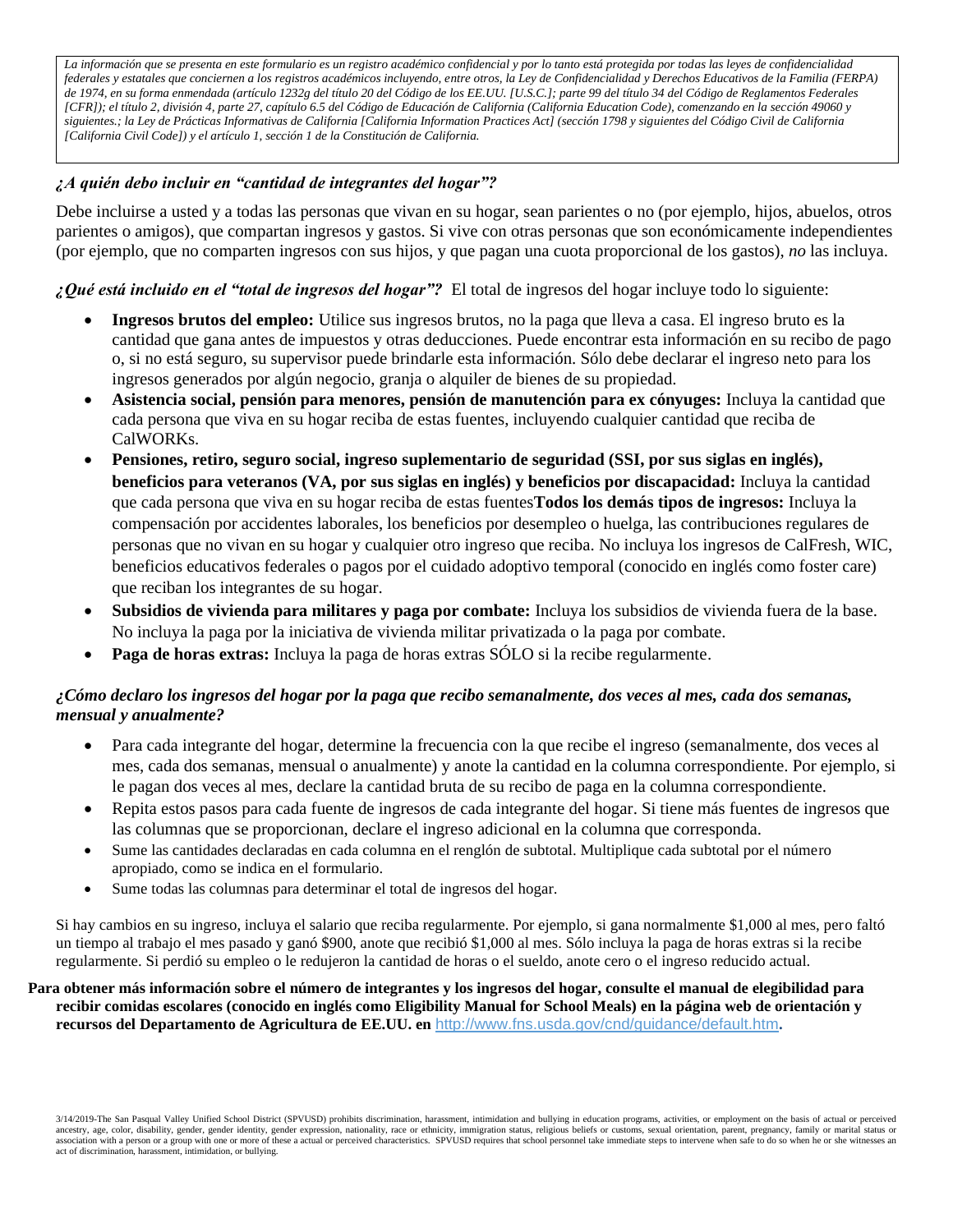### **San Pasqual Valley Unified School District 676 Baseline Road Winterhaven, CA 92283 760-572-0222**

### **McKinney-Vento Homeless Assistance Act Declaration Form**

I declare that my family meets one of the following conditions for the McKinney-Vento Homeless Assistance Act: (Please check all that apply)

- ❑ Lack a fixed, regular nighttime residence
- ❑ Live with a friend or relative because I cannot afford housing (Doubled-up)
- ❑ Live in a motel / hotel
- ❑ Live in an emergency shelter, transitional shelter, or domestic violence shelter
- ❑ Live in a car, trailer, park, or campground
- $\Box$  Other

Name of Parent / Guardian: \_\_\_\_\_\_\_\_\_\_\_\_\_\_\_\_\_\_\_\_\_\_\_\_\_\_\_\_\_\_\_\_\_\_\_\_\_\_\_\_\_\_

Address / Current Location:

Phone: (\_\_\_\_\_\_) \_\_\_\_\_\_\_\_\_\_\_\_\_\_\_\_\_\_\_\_\_ Cell: (\_\_\_\_\_\_) \_\_\_\_\_\_\_\_\_\_\_\_\_\_\_\_\_

Emergency Contact: \_\_\_\_\_\_\_\_\_\_\_\_\_\_\_\_\_\_\_\_ Phone: (\_\_\_\_\_\_) \_\_\_\_\_\_\_\_\_\_\_\_\_

**Please list the full name of each child below and the corresponding school site.**

| <b>Student</b> | <b>Birth Date</b> | <b>School</b> | <b>Grade</b> |
|----------------|-------------------|---------------|--------------|
|                |                   |               |              |
|                |                   |               |              |
|                |                   |               |              |
|                |                   |               |              |
|                |                   |               |              |
|                |                   |               |              |
|                |                   |               |              |

\_\_\_\_\_\_\_\_\_\_\_\_\_\_\_\_\_\_\_\_\_\_\_\_\_\_\_\_\_\_\_\_\_\_\_\_\_\_\_\_\_\_ \_\_\_\_\_\_\_\_\_\_\_\_\_\_\_\_\_\_\_

Signature of Parent / Guardian Date

#### **For office use only:**

Entered information in Synergy **–** information for student(s) at your site only.

Signature of person entering information\_\_\_\_\_\_\_\_\_\_\_\_\_\_\_\_\_\_\_\_\_\_\_\_\_\_\_\_\_\_\_ Date\_\_\_\_\_\_\_\_\_\_\_\_

School Year:

<sup>3/14/2019-</sup>The San Pasqual Valley Unified School District (SPVUSD) prohibits discrimination, harassment, intimidation and bullying in education programs, activities, or employment on the basis of actual or perceived<br>ancestr association with a person or a group with one or more of these a actual or perceived characteristics. SPVUSD requires that school personnel take immediate steps to intervene when safe to do so when he or she witnesses an act of discrimination, harassment, intimidation, or bullying.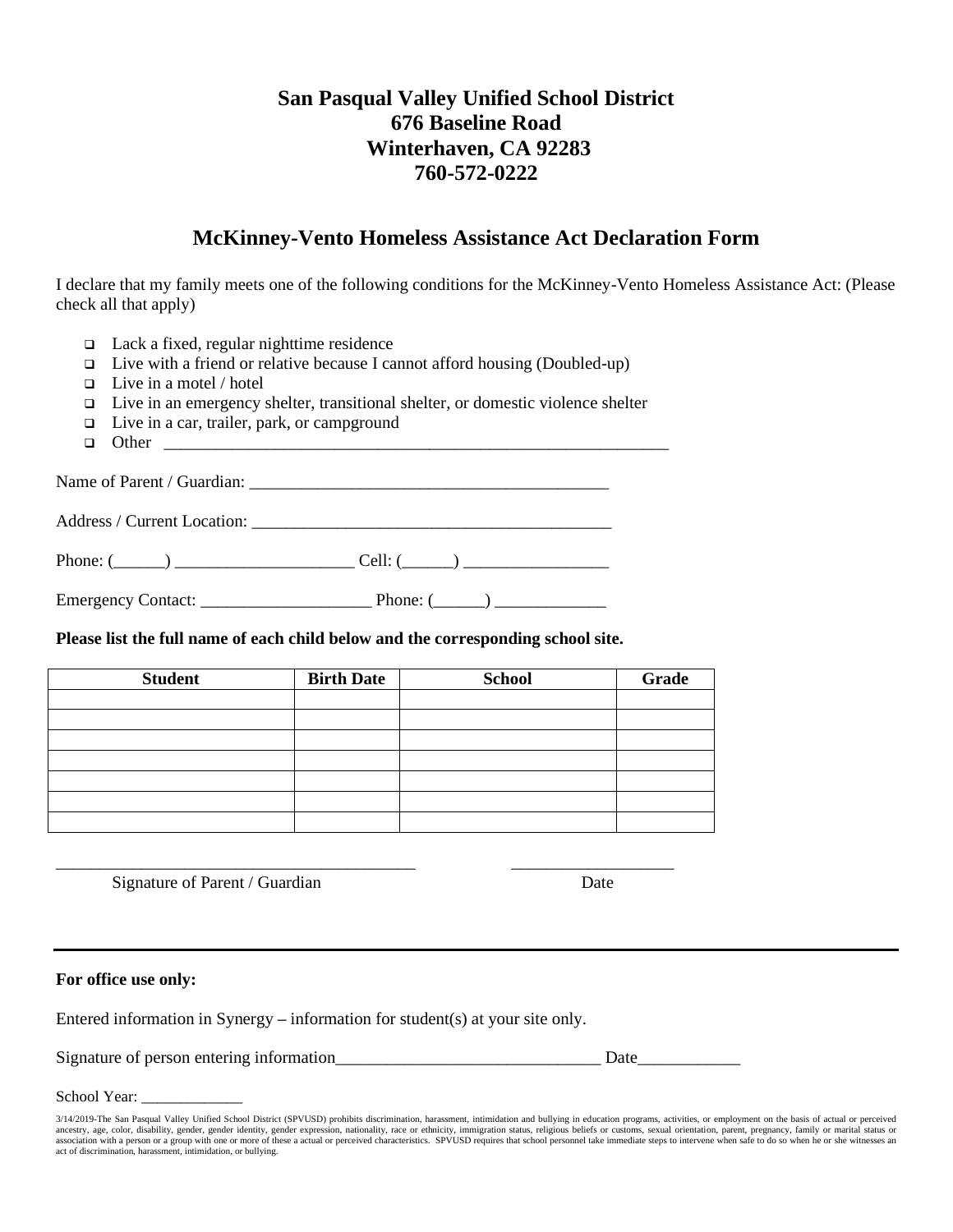### **San Pasqual Valley Unified School District 676 Baseline Road Winterhaven, CA 92283 760-572-0222**

### **Ley McKinney-Vento para Ayuda a Personas sin Hogar**

Declaro que mi familia cumple uno de los requisitos siguientes de la ley McKinney-Vento para Ayuda a Personas sin Hogar (Marque todas las respuestas que correspondan)

- ❑ No tener una residencia regular y fija para pasar la noche
- ❑ Vivir con un amigo o pariente por no poder pagar una vivienda (espacio compartido)
- ❑ Vivir en un hotel o motel
- ❑ Vivir en un refugio de emergencia, refugio transitorio o refugio para víctimas de violencia doméstica
- ❑ Vivir en un automóvil, tráiler, parque o campamento
- $\Box$  Otro

Nombre del padre/madre o tutor

Dirección / ubicación actual:

Teléfono: \_\_\_\_\_\_\_\_\_\_\_\_\_\_\_\_\_\_\_\_\_ Contacto de emergencia: \_\_\_\_\_\_\_\_\_\_\_\_\_\_\_\_\_\_\_\_\_

Indique a continuación el nombre completo de todos los hijos y la escuela correspondiente

| <b>Estudiante</b> | Fecha de<br>nacimiento | <b>Escuela</b> | Grado |
|-------------------|------------------------|----------------|-------|
|                   |                        |                |       |
|                   |                        |                |       |
|                   |                        |                |       |
|                   |                        |                |       |
|                   |                        |                |       |
|                   |                        |                |       |
|                   |                        |                |       |

\_\_\_\_\_\_\_\_\_\_\_\_\_\_\_\_\_\_\_\_\_\_\_\_\_\_\_\_\_\_\_\_\_\_\_\_ \_\_\_\_\_\_\_\_\_\_\_\_\_\_\_\_\_\_\_\_\_\_\_\_\_\_\_\_\_\_

Firma del Padre/Madre o Tutor Fecha

#### **For office use only:**

Entered information in Synergy **–** information for student(s) at your site only.

Signature of person entering information\_\_\_\_\_\_\_\_\_\_\_\_\_\_\_\_\_\_\_\_\_\_\_\_\_\_\_\_\_\_\_ Date\_\_\_\_\_\_\_\_\_\_\_\_

School Year:

<sup>3/14/2019-</sup>The San Pasqual Valley Unified School District (SPVUSD) prohibits discrimination, harassment, intimidation and bullying in education programs, activities, or employment on the basis of actual or perceived<br>ancestr association with a person or a group with one or more of these a actual or perceived characteristics. SPVUSD requires that school personnel take immediate steps to intervene when safe to do so when he or she witnesses an act of discrimination, harassment, intimidation, or bullying.